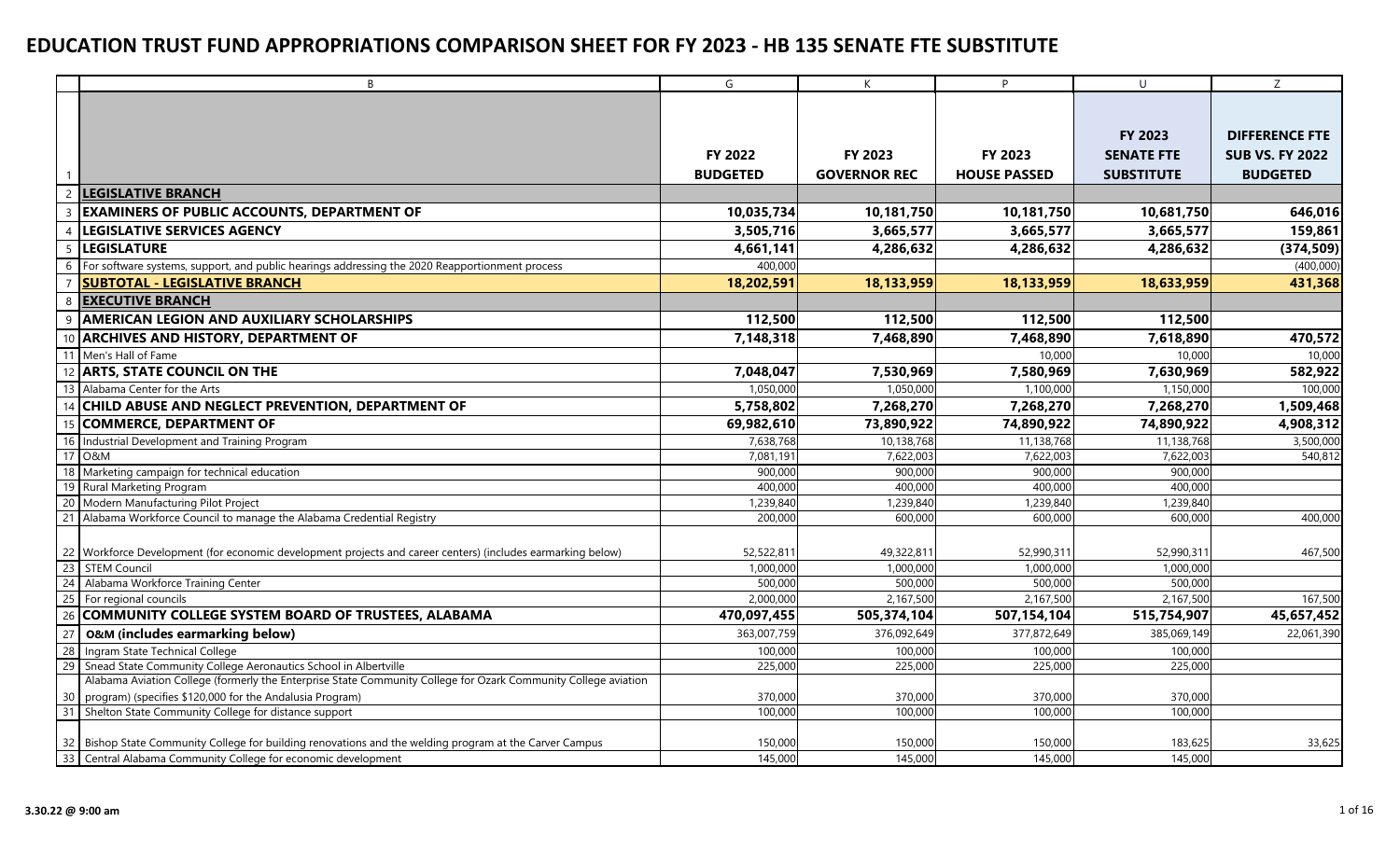|    | <sub>B</sub>                                                                                                                                                                                                    | G               | K                   | P                   | $\cup$            | Z                      |
|----|-----------------------------------------------------------------------------------------------------------------------------------------------------------------------------------------------------------------|-----------------|---------------------|---------------------|-------------------|------------------------|
|    |                                                                                                                                                                                                                 |                 |                     |                     |                   |                        |
|    |                                                                                                                                                                                                                 |                 |                     |                     |                   |                        |
|    |                                                                                                                                                                                                                 |                 |                     |                     | <b>FY 2023</b>    | <b>DIFFERENCE FTE</b>  |
|    |                                                                                                                                                                                                                 | FY 2022         | FY 2023             | FY 2023             | <b>SENATE FTE</b> | <b>SUB VS. FY 2022</b> |
|    |                                                                                                                                                                                                                 |                 |                     |                     |                   |                        |
|    |                                                                                                                                                                                                                 | <b>BUDGETED</b> | <b>GOVERNOR REC</b> | <b>HOUSE PASSED</b> | <b>SUBSTITUTE</b> | <b>BUDGETED</b>        |
| 34 | Lawson State Community College                                                                                                                                                                                  | 175,000         | 175,000             | 175,000             | 240,750           | 65,750                 |
| 35 | Gadsden State Community College for economic development                                                                                                                                                        | 147,000         | 147,000             | 147,000             | 242,500           | 95,500                 |
|    |                                                                                                                                                                                                                 |                 |                     |                     |                   |                        |
|    | 36 Gadsden State Community College for the Poultry Technology Center in partnership with Auburn University<br>Northwest-Shoals Community College for the Lauderdale County Workforce Center and Acquisition and | 100,000         | 100,000             | 100,000             | 100,000           |                        |
| 37 | Construction Program                                                                                                                                                                                            | 450,000         | 450,000             | 450,000             | 450,000           |                        |
| 38 | Shelton State Community College for facility modification                                                                                                                                                       | 250,000         | 250,000             | 250,000             | 250,000           |                        |
|    |                                                                                                                                                                                                                 |                 |                     |                     |                   |                        |
| 39 | Bevill State Community College - Hamilton, Sumiton, Jasper, and Fayette Campuses (to be distributed equally)                                                                                                    | 280,000         | 280,000             | 280,000             | 280,000           |                        |
| 40 | Coastal Alabama Community College for the technology and manufacturing program                                                                                                                                  | 450,000         | 450,000             | 450,000             | 552,125           | 102,125                |
| 41 | Jefferson State Community College for the nursing program                                                                                                                                                       | 375,000         | 375,000             | 375,000             | 552,625           | 177,625                |
| 42 | Wallace Community College - Dothan for the Center for Economic and Workforce Development                                                                                                                        | 250,000         | 250,000             | 250,000             | 278,875           | 28,875                 |
| 43 | Wallace State Community College - Hanceville for the Aviation Program                                                                                                                                           | 385,000         | 385,000             | 385,000             | 427,875           | 42,875                 |
| 44 | Wallace State Community College - Hanceville Winston County Learning Center                                                                                                                                     |                 |                     |                     |                   |                        |
| 45 | Wallace Community College - Selma for the Excellence In Education to Employment Pipeline                                                                                                                        | 175,000         | 175,000             | 175,000             | 175,000           |                        |
| 46 | Northeast Alabama Community College                                                                                                                                                                             | 200,000         | 200,000             | 200,000             | 200,000           |                        |
| 47 | Southern Union State Community College                                                                                                                                                                          | 200,000         |                     |                     | 356,125           | 156,125                |
| 48 | Lurleen B. Wallace Community College for rebranding and signage                                                                                                                                                 | 75,000          |                     |                     |                   | (75,000)               |
| 49 | Lurleen B. Wallace Community College for workforce development                                                                                                                                                  |                 |                     | 200,000             | 200,000           | 200,000                |
| 50 | Chattahoochee Valley Community College for Applied Technology Program/Career Discovery                                                                                                                          | 75,000          | 75,000              | 75,000              | 104,750           | 29,750                 |
| 51 | Reid State Technical College                                                                                                                                                                                    | 25,000          | 25,000              | 25,000              | 30.125            | 5,125                  |
|    | Trenholm State for the Cloud Technology Skills Program (HOUSE PASSED), Changed to Innovation Center (FTE                                                                                                        |                 |                     |                     |                   |                        |
|    | 52 SUBSTITUTE)                                                                                                                                                                                                  | 100,000         | 100,000             | 100,000             | 213,250           | 113,250                |
| 53 | Drake State Community Technical College (Welding Facilities Expansion)                                                                                                                                          | 100,000         | 100,000             | 100,000             | 100,000           |                        |
| 54 | Drake State Community Technical College (one-time equipment purchase)                                                                                                                                           |                 |                     | 80,000              | 80,000            | 80,000                 |
| 55 | Drake State Community Technical College (NASA Frontiers Project)                                                                                                                                                |                 |                     |                     |                   |                        |
| 56 | Calhoun Community College for the Expansion of Alabama Center for Arts                                                                                                                                          | 450,000         | 450,000             | 450,000             | 595,875           | 145,875                |
| 57 | Prison Education (includes earmarking below)                                                                                                                                                                    | 15,533,615      | 19,533,615          | 19,533,615          | 19,593,615        | 4,060,000              |
| 58 | Therapeutic Education (maximum)                                                                                                                                                                                 | 1,939,901       | 1,939,901           | 1,939,901           | 1,999,901         | 60,000                 |
| 59 | Day Reporting Center Pilot Program                                                                                                                                                                              | 1,000,000       | 1,000,000           | 1,000,000           | 1,000,000         |                        |
|    | 60 Perry County Facility                                                                                                                                                                                        | 2,000,000       | 2,500,000           | 2,500,000           | 2,500,000         | 500,000                |
| 61 | LifeTech Institute in Thomasville (maximum)                                                                                                                                                                     | 2,000,000       | 2,500,000           | 2,500,000           | 2,500,000         | 500,000                |
| 62 | <b>Adult Education Program</b>                                                                                                                                                                                  | 13,471,894      | 13,471,894          | 13,471,894          | 13,814,656        | 342,762                |
|    | 63 Special Populations Training                                                                                                                                                                                 | 4,725,281       | 4,725,281           | 4,725,281           | 4,725,281         |                        |
|    | 64 Mine Safety Training Program                                                                                                                                                                                 | 350,000         | 350,000             | 350,000             | 350,000           |                        |
|    | 65   Postsecondary Education Department - Administration (Chancellor's Office) (includes earmarking below)                                                                                                      | 12,923,154      | 13,239,913          | 13,239,913          | 13,739,913        | 816,759                |
|    | 66 For property and capital purchases and improvements                                                                                                                                                          | 1,135,442       | 1,135,442           | 1,135,442           | 1,335,442         | 200,000                |
|    |                                                                                                                                                                                                                 |                 |                     |                     |                   |                        |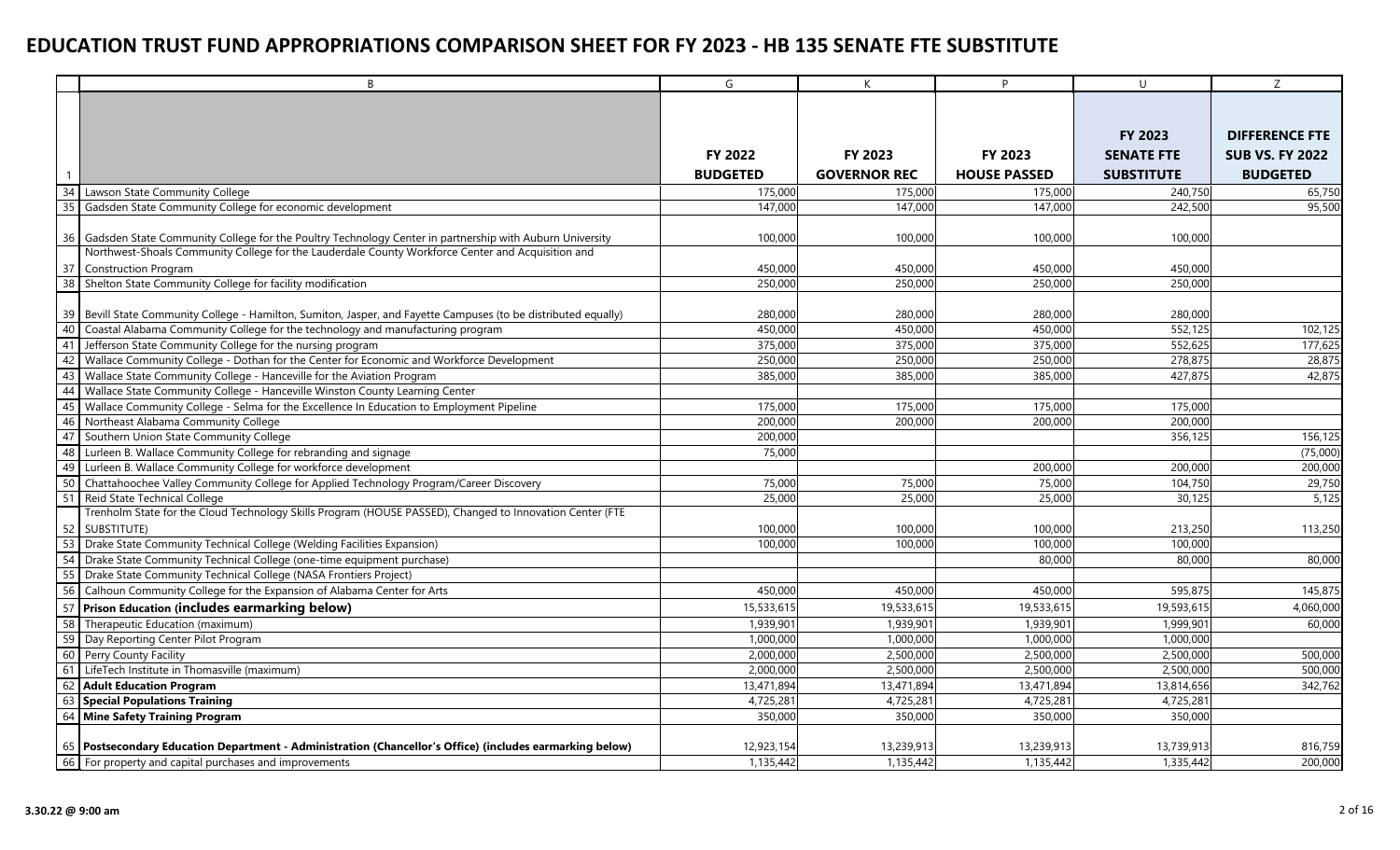|          | B                                                                                                       | G               | K                   | <b>P</b>            | $\cup$            | Z                      |
|----------|---------------------------------------------------------------------------------------------------------|-----------------|---------------------|---------------------|-------------------|------------------------|
|          |                                                                                                         |                 |                     |                     |                   |                        |
|          |                                                                                                         |                 |                     |                     |                   |                        |
|          |                                                                                                         |                 |                     |                     | FY 2023           | <b>DIFFERENCE FTE</b>  |
|          |                                                                                                         | FY 2022         | FY 2023             | FY 2023             | <b>SENATE FTE</b> | <b>SUB VS. FY 2022</b> |
|          |                                                                                                         | <b>BUDGETED</b> | <b>GOVERNOR REC</b> | <b>HOUSE PASSED</b> | <b>SUBSTITUTE</b> | <b>BUDGETED</b>        |
|          | 67 Smart Career Workforce Project                                                                       | 200,000         | 200,000             | 200,000             | 200,000           |                        |
| 68       | <b>Truck Driver Training Program - Central Alabama Community College</b>                                | 240.790         | 240.790             | 240,790             | 240.790           |                        |
| 69       | Industry Certification Initiatives (formerly Workforce Development) (includes earmarking below)         | 7,160,778       | 7,160,778           | 7,160,778           | 7,160,778         |                        |
| 70       | Workforce Development Initiatives                                                                       | 3,750,000       | 3,750,000           | 3,750,000           | 3,750,000         |                        |
| 71       | For Career Coaches                                                                                      | 600,000         | 600,000             | 600,000             | 600,000           |                        |
| 72       | Alabama Workforce Council Committee on Credentialing and Career Pathways                                | 1,000,000       | 1,000,000           | 1,000,000           | 1,000,000         |                        |
| 73       | <b>Marion Military Institute</b>                                                                        | 9,534,104       | 10,159,104          | 10,159,104          | 10,259,104        | 725,000                |
| 74       | Alabama Technology Network (includes earmarking below)                                                  | 5,745,195       | 5,745,195           | 5,745,195           | 5,956,736         | 211,541                |
| 75       | For workforce training                                                                                  | 503,906         | 503,906             | 503,906             | 503,906           |                        |
|          | Dual Enrollment - expand dual enrollment for technical education programs "academic programs" (includes |                 |                     |                     |                   |                        |
|          | 76 earmarking below)                                                                                    | 21,182,385      | 26,182,385          | 26,182,385          | 26,182,385        | 5,000,000              |
| 77       | Murphy University Center                                                                                | 200,000         | 200,000             | 200,000             | 200,000           |                        |
| 78       | Science, Technology, Engineering, Arts and Math (STEAM) Project                                         | 500,000         | 500,000             | 500,000             | 600,000           | 100,000                |
|          | 79 Volunteer EMSP Certifications                                                                        | 125,000         | 125,000             | 125,000             | 125,000           |                        |
|          | 80 LPN Programs (New and Current)                                                                       |                 | 2,000,000           | 2,000,000           | 2,000,000         | 2,000,000              |
|          | 81 Automotive Workforce Training Scholarship Program                                                    | 210,000         | 210,000             | 210,000             | 300,000           | 90,000                 |
| 82       | <b>Distance Learning Program</b>                                                                        | 3,375,000       | 3,375,000           | 3,375,000           | 3,375,000         |                        |
| 83       | Women's Fund of Greater Birmingham Educational Support Program                                          | 500,000         | 750,000             | 750,000             | 750,000           | 250,000                |
| 84       | <b>ACCS Innovation Center</b>                                                                           | 10,000,000      | 15,000,000          | 15,000,000          | 15,000,000        | 5,000,000              |
| 85<br>86 | <b>Career Tech Equipment</b>                                                                            |                 | 5,000,000           | 5,000,000           | 5,000,000         | 5,000,000              |
|          | <b>Automotive Manufacturing Workforce Development Program</b>                                           | 312,500         | 312,500             | 312,500             | 312,500           |                        |
| 87       | <b>CYBER TECHNOLOGY AND ENGINEERING, SCHOOL OF</b>                                                      | 7,139,570       | 7,645,371           | 8,245,371           | 9,882,789         | 2,743,219              |
| 88       | <b>DEBT SERVICE</b>                                                                                     | 32,762,356      | 31,765,000          | 31,765,000          | 31,765,000        | (997, 356)             |
| 89       | <b>DENTAL SCHOLARSHIP AWARDS, BOARD OF</b>                                                              | 731,166         | 731,166             | 731,166             | 731,166           |                        |
|          | 90 Alabama Dental Service Program                                                                       | 500,000         | 500,000             | 500,000             | 500,000           |                        |
| 91       | <b>EARLY CHILDHOOD EDUCATION, DEPARTMENT OF</b>                                                         | 161,850,837     | 186,198,945         | 186,198,945         | 186,198,945       | 24,348,108             |
|          | 92 Social Services Program (includes earmarking below)                                                  | 161,850,837     | 186,198,945         | 186,198,945         | 186,198,945       | 24,348,108             |
| 93       | Strong Start/Strong Finish                                                                              | 3,000,000       | 4,000,000           | 4,000,000           | 4,000,000         | 1,000,000              |
| 94       | Office of School Readiness                                                                              | 151,215,130     | 173,745,222         | 173,745,222         | 173,745,222       | 22,530,092             |
| 95       | <b>O&amp;M</b>                                                                                          | 1,885,707       | 1,192,009           | 1,192,009           | 1,192,009         | (693, 698)             |
| 96       | Summer/After School Program                                                                             |                 | 1,511,714           | 1,511,714           | 1,511,714         | 1,511,714              |
| 97       | Marketing Campaign for Alabama Family Central                                                           | 750,000         | 750,000             | 750,000             | 750,000           |                        |
| 98       | Home Instruction for Parents of Pre-school Youngsters (HIPPY) - First Teacher Home Visiting Program     | 5,000,000       | 5,000,000           | 5,000,000           | 5,000,000         |                        |
| 99       | ECONOMIC AND COMMUNITY AFFAIRS, ALABAMA DEPARTMENT OF                                                   | 26,000,000      | 31,000,000          | 31,000,000          | 31,000,000        | 5,000,000              |
|          | 100 Research and Development Grant Program                                                              | 5,000,000       | 5,000,000           | 5,000,000           | 5,000,000         |                        |
|          | 101 Rural Broadband Grant Program                                                                       | 20,000,000      | 25,000,000          | 25,000,000          | 25,000,000        | 5,000,000              |
|          | 102 Electric Vehicle Technology Education Program                                                       | 1,000,000       | 1,000,000           | 1,000,000           | 1,000,000         |                        |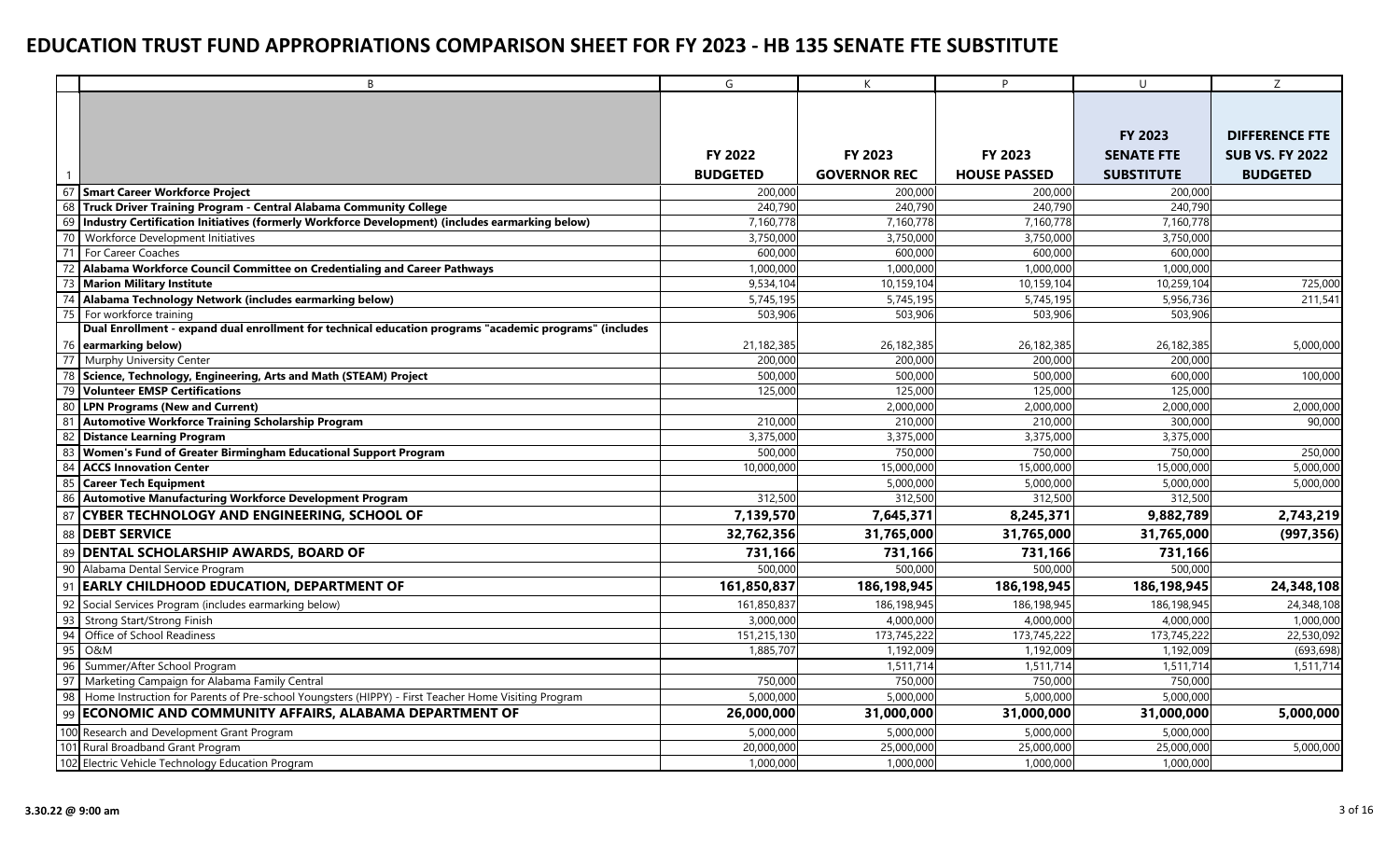|     | B                                                                                                                | G               | K                   | P.                  | $\cup$            | Z                      |
|-----|------------------------------------------------------------------------------------------------------------------|-----------------|---------------------|---------------------|-------------------|------------------------|
|     |                                                                                                                  |                 |                     |                     |                   |                        |
|     |                                                                                                                  |                 |                     |                     |                   |                        |
|     |                                                                                                                  |                 |                     |                     | FY 2023           | <b>DIFFERENCE FTE</b>  |
|     |                                                                                                                  | <b>FY 2022</b>  | FY 2023             | FY 2023             | <b>SENATE FTE</b> | <b>SUB VS. FY 2022</b> |
|     |                                                                                                                  | <b>BUDGETED</b> | <b>GOVERNOR REC</b> | <b>HOUSE PASSED</b> | <b>SUBSTITUTE</b> | <b>BUDGETED</b>        |
|     | 103 EDUCATION: LOCAL BOARDS OF EDUCATION                                                                         | 4,621,106,720   | 4,833,918,285       | 4,794,022,092       | 4,849,559,496     | 228,452,776            |
|     | 104 K-12 Foundation Program (includes earmarking below)                                                          | 4.012.727.454   | 4.204.027.811       | 4.179.731.618       | 4,235,029,022     | 222,301,568            |
| 105 | Alabama Student Information Management System (ASIMS)                                                            | 9,839,874       | 9,839,874           | 9,839,874           | 9,839,874         |                        |
| 106 | <b>Transportation Program</b>                                                                                    | 380,436,908     | 405,738,903         | 405,738,903         | 405,738,903       | 25,301,995             |
| 107 | At-Risk Student Program (includes earmarking below)                                                              | 19,567,734      | 20,567,734          | 20,967,734          | 20,967,734        | 1,400,000              |
| 108 | Retired Senior Volunteer Program                                                                                 | 150,000         | 150,000             | 150,000             | 150,000           |                        |
|     | 109 Jones Valley Teaching Farm                                                                                   |                 |                     | 400,000             | 400,000           | 400,000                |
|     | 110 Board of Adjustment                                                                                          | 750,800         | 750,800             | 750,800             | 750,800           |                        |
|     | 111 School Nurses Program                                                                                        | 40,672,957      | 49,579,875          | 49,579,875          | 49,579,875        | 8,906,918              |
| 112 | Information Technology Services Program (Technology Coordinators) (includes earmarks below)                      | 12,551,084      | 16, 173, 127        | 20,173,127          | 20,413,127        | 7,862,043              |
| 113 | To improve cybersecurity, including protection of data and infrastructure                                        | 3,600,000       | 3,600,000           | 10,454,000          | 10,454,000        | 6,854,000              |
| 114 | Career Tech O&M                                                                                                  | 7,000,000       | 8,000,000           | 8,000,000           | 8,000,000         | 1,000,000              |
|     | 115 Teacher Stabilization Program                                                                                | 95,399,783      |                     |                     |                   | (95, 399, 783)         |
|     | 116 Math and Science Teacher Salary Matrix                                                                       | 50,000,000      | 100,000,000         | 80,000,000          | 80,000,000        | 30,000,000             |
|     | 117 Student Growth                                                                                               |                 | 27,080,035          | 27,080,035          | 27,080,035        | 27,080,035             |
|     | 118 Current Units                                                                                                | 2,000,000       | 2,000,000           | 2,000,000           | 2,000,000         |                        |
|     | 119 EDUCATION, STATE DEPARTMENT OF                                                                               | 361,368,466     | 435,477,004         | 459,201,467         | 467,211,467       | 105,843,001            |
|     | 120 Administrative Services Program (includes earmarking below)                                                  | 259,748,028     | 272,151,566         | 320.281.029         | 324,456.029       | 64,708,001             |
| 121 | Department O&M (includes earmarking below)                                                                       | 27,816,618      | 28,650,156          | 28,650,156          | 30,650,156        | 2,833,538              |
| 122 | For grant program for capital, equipment, or other needs of K-12 schools                                         | 3,000,000       | 3,000,000           | 3,000,000           | 5,000,000         | 2,000,000              |
|     | Children First Trust Fund (for specialized treatment of students with autism, emotional disabilities and deficit |                 |                     |                     |                   |                        |
|     | 123 disorders)                                                                                                   | 3,050,000       | 3,050,000           | 3,050,000           | 3,050,000         |                        |
|     | 124 Reading Initiative O&M (includes earmarking below)                                                           | 80,239,60       | 85,239,601          | 94,239,601          | 94,239,601        | 14,000,000             |
|     | 125 For provisions of the Alabama Literacy Act                                                                   |                 |                     |                     |                   |                        |
|     | 126 CALT Stipend Program                                                                                         | 600,000         | 600,000             | 600,000             | 600,000           |                        |
|     | 127 Math, Science and Technology Initiative O&M                                                                  | 30,299,318      | 33,299,318          | 48,299,318          | 48,299,318        | 18,000,000             |
|     | 128 For provisions of the Alabama Numeracy Act (per SB 171 of the 2022 Regular Session)                          |                 |                     | 15,000,000          | 15,000,000        | 15,000,000             |
|     | 129 School Safety Security and Climate (includes earmarking below)                                               | 8,580,000       | 10,080,000          | 10,240,000          | 10,240,000        | 1,660,000              |
| 130 | Regional Safety Training Specialists                                                                             | 800,000         | 800,000             | 800,000             | 800,000           |                        |
| 131 | Mental Health Collaborative                                                                                      | 250,000         | 250,000             | 250,000             | 250,000           |                        |
| 132 | School-Based Mental Health Service Coordinator                                                                   | 4,530,000       | 4,530,000           | 4,690,000           | 4,690,000         | 160,000                |
| 133 | <b>Bullying Prevention Project</b>                                                                               | 3,000,000       | 3,000,000           | 3,000,000           | 3,000,000         |                        |
|     | 134 State Charter School Commission                                                                              | 400,000         | 400,000             | 400,000             | 400,000           |                        |
|     | 135 New Schools For Alabama                                                                                      | 400,000         | 400,000             | 400,000             | 400,000           |                        |
|     | 136 Arts Education                                                                                               | 1,500,00        | 1,700,000           | 1,700,000           | 1,700,000         | 200,000                |
| 137 | Holocaust Commission, Alabama                                                                                    | 95,000          | 95,000              | 95,000              | 95,000            |                        |
|     | 138 Statewide Student Assessment (formerly Teacher/Student Testing)                                              | 19,405,117      | 19,405,117          | 19,405,117          | 19,405,117        |                        |
|     | 139 Children's Eye Screening Program and Follow-up Eye Care (includes earmarking below)                          | 2,946,460       | 2,946,460           | 2,896,460           | 2,896,460         | (50,000)               |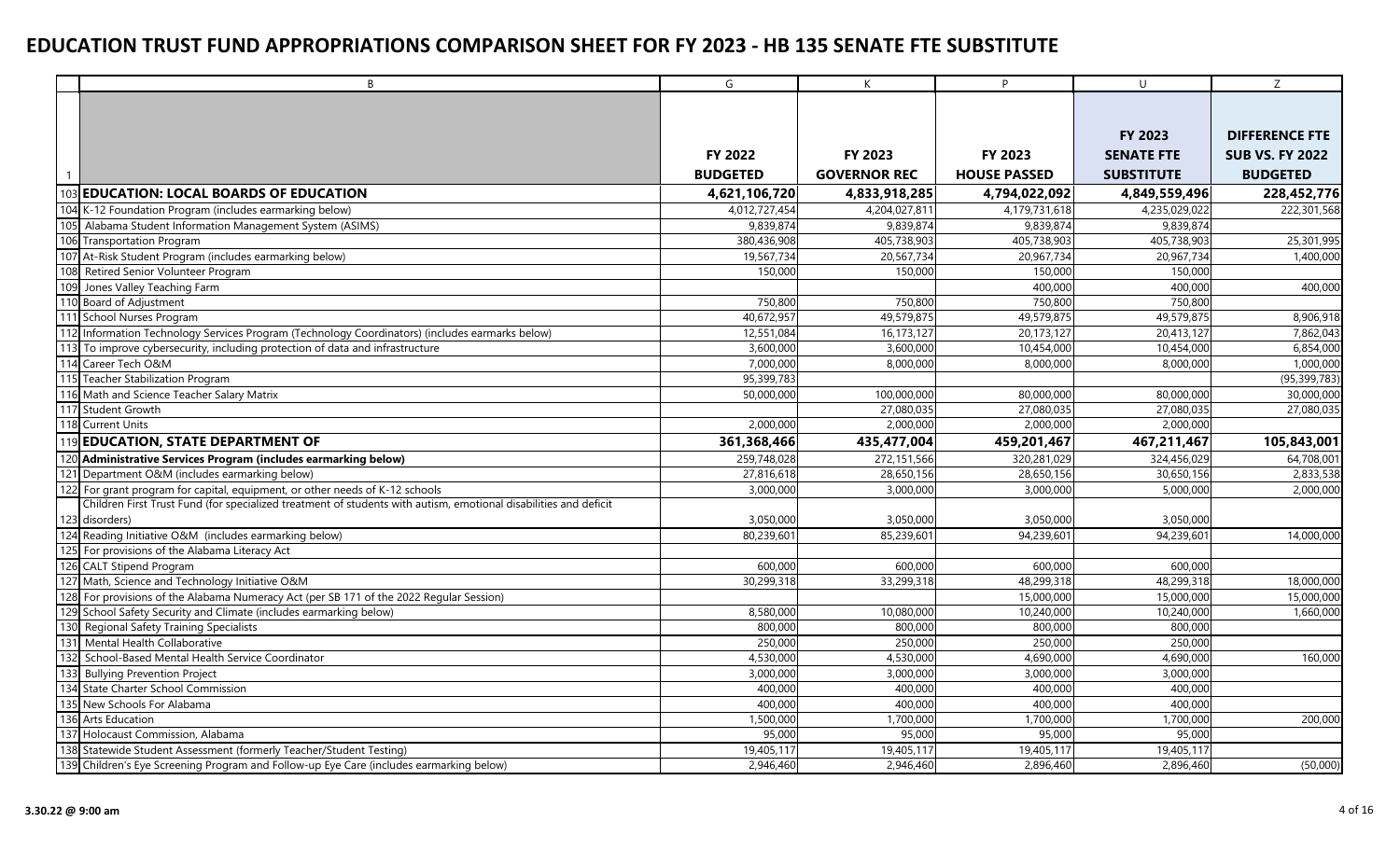|       | B                                                                                                                | G               | K                   | P.                  | $\cup$            | Z                      |
|-------|------------------------------------------------------------------------------------------------------------------|-----------------|---------------------|---------------------|-------------------|------------------------|
|       |                                                                                                                  |                 |                     |                     |                   |                        |
|       |                                                                                                                  |                 |                     |                     |                   |                        |
|       |                                                                                                                  |                 |                     |                     | FY 2023           | <b>DIFFERENCE FTE</b>  |
|       |                                                                                                                  | <b>FY 2022</b>  | FY 2023             | FY 2023             | <b>SENATE FTE</b> | <b>SUB VS. FY 2022</b> |
|       |                                                                                                                  | <b>BUDGETED</b> | <b>GOVERNOR REC</b> | <b>HOUSE PASSED</b> | <b>SUBSTITUTE</b> | <b>BUDGETED</b>        |
|       | 140 Eye Screening Program                                                                                        | 1,448,230       | 1,448,230           | 1,448,230           | 1,448,230         |                        |
| 141   | Follow-up Care                                                                                                   | 1,448,230       | 1,448,230           | 1,448,230           | 1,448,230         |                        |
|       | 142 For the Superintendent to hire an independent consultant to review the program                               | 50,000          | 50,000              |                     |                   | (50,000)               |
|       | 143 Woolley Institute for Spoken Language Education (formerly Ear Institute, Alabama)                            | 535,000         | 535,000             | 535,000             | 610,000           | 75,000                 |
|       | 144 Special Education Licensed Interpreters Deaf/Hard Hearing Teachers                                           | 8,500,000       | 8,500,000           | 8,500,000           | 8,500,000         |                        |
|       | Local School and School System Academic and Financial Improvement Program (At-Risk) (includes earmarking         |                 |                     |                     |                   |                        |
|       | 145 below)                                                                                                       | 9,940,633       | 9,940,633           | 9,940,633           | 12,040,633        | 2,100,000              |
| 146   | Legislative School Performance Recognition Program                                                               | 250,000         | 250,000             | 250,000             | 250,000           |                        |
|       | 147 Military Children Support Plan                                                                               | 800,000         | 800,000             | 800,000             | 800,000           |                        |
|       | 148 English Language Learners Program (formerly English as a Second Language Students Program)                   | 14, 155, 334    | 16,155,334          | 16,155,334          | 16, 155, 334      | 2,000,000              |
| 149   | Tenure Personnel Hearings (formerly Tenure Arbitration)                                                          | 200,000         | 200,000             | 200,000             | 200,000           |                        |
| 150   | Distance Learning                                                                                                | 20,165,768      | 20, 165, 768        | 20,165,768          | 20,165,768        |                        |
| 151   | Advanced Placement                                                                                               | 9,421,179       | 11,421,179          | 11,421,179          | 11,421,179        | 2,000,000              |
|       | 152 High Needs Special Education Grant Program                                                                   | 17,400,000      | 17,400,000          | 17,400,000          | 17,400,000        |                        |
| 153   | CLAS Certified Instructional Leader Program                                                                      | 548,000         | 548,000             | 548,000             | 548,000           |                        |
| 154   | Computer Science For Alabama (CS4AL) Program                                                                     | 2,000,000       | 3,000,000           | 3,000,000           | 3,000,000         | 1,000,000              |
|       | 155 Governor's Mathematics Education Coaching Corps                                                              |                 | 5,000,000           | 5.000.000           | 5,000,000         | 5,000,000              |
|       |                                                                                                                  |                 |                     |                     |                   |                        |
|       | 156 Auxiliary teacher grant program for underperforming schools (pursuant to HB 429 of the 2022 Regular Session) |                 |                     | 5,439,463           | 5,439,463         | 5,439,463              |
|       | 157 Underperforming Schools                                                                                      |                 | 10,000,000          | 10.000.000          | 10,000,000        | 10,000,000             |
|       | 158 Online High-Speed Teacher Certification Portal                                                               |                 | 450,000             | 450,000             | 450,000           | 450,000                |
| 159   | Juvenile Probation Officers                                                                                      | 750,000         | 750,000             | 750,000             | 750,000           |                        |
|       | 160 Financial Assistance Program (includes earmarking below)                                                     | 84,406,642      | 131,986,642         | 112,556,642         | 116,066,642       | 31,660,000             |
| 161   | Southwest School of Deaf and Blind                                                                               | 198.865         | 198,865             | 198,865             | 198,865           |                        |
|       | 162 Symphony in Education Program                                                                                | 100,000         | 100,000             | 100,000             | 100,000           |                        |
| 163   | Special Education Pre-School Program                                                                             | 17,623,062      | 27,623,062          | 27,623,062          | 27,623,062        | 10,000,000             |
|       | 164 National Board for Professional Teaching Standards                                                           | 13,712,908      | 13,712,908          | 13,712,908          | 13,712,908        |                        |
| 165   | Children's Hospital (includes earmarking below)                                                                  | 703,546         | 703,546             | 703,546             | 703,546           |                        |
| 166   | For poison control                                                                                               | 600,000         | 600,000             | 600,000             | 600,000           |                        |
| 167   | Career Tech Initiative (includes earmarking below)                                                               | 19,292,239      | 24,892,239          | 24,892,239          | 25,292,239        | 6,000,000              |
| 168   | Career Coaches Program                                                                                           | 1,700,000       | 6.700.000           | 6,700,000           | 6,700,000         | 5,000,000              |
| 169   | Agriscience Teachers                                                                                             | 1,000,000       | 1,000,000           | 1,000,000           | 1,000,000         |                        |
| 170   | Prostart Career and Technical Education Program                                                                  | 365,000         | 365,000             | 365,000             | 365,000           |                        |
| $171$ | Imagine Academy (formerly Information Technology Academy)                                                        | 794,372         | 794,372             | 794,372             | 794,372           |                        |
|       | 172 Agribusiness Education Program (includes earmarking below):                                                  | 451,900         | 451,900             | 451,900             | 851,900           | 400,000                |
| 173   | For student membership dues for Future Famers of America (FFA)                                                   |                 |                     |                     | 275,000           | 275,000                |
| 174   | For a 4H youth development agricultural and animal sciences extension specialist                                 |                 |                     |                     | 125,000           | 125,000                |
|       | 176 Teacher In-Service Centers (includes earmarking below)                                                       | 2,959,080       | 3,509,080           | 3,509,080           | 3,509,080         | 550,000                |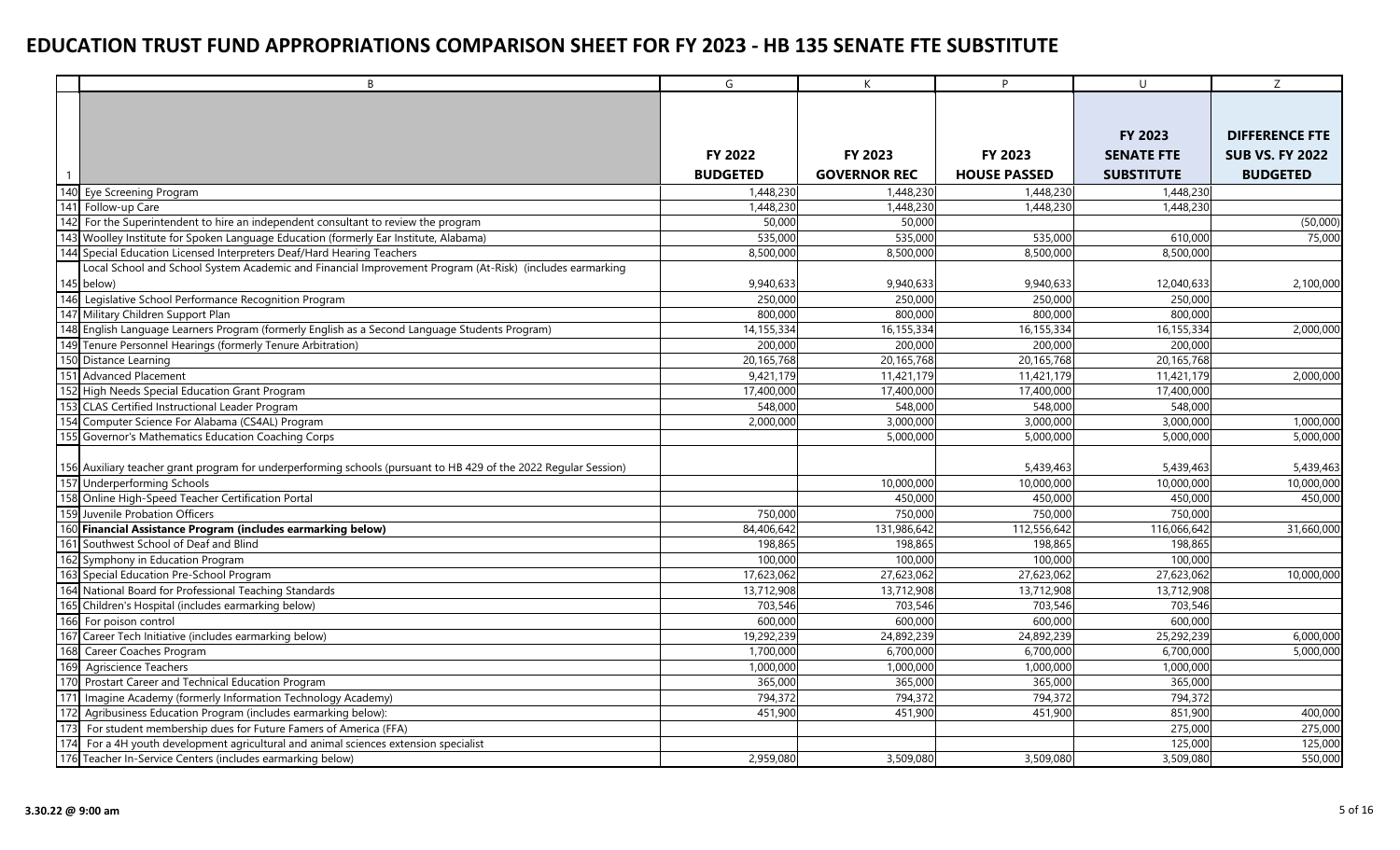|     | $\mathsf{B}$                                                                        | G               | $\mathsf{K}$        | P.                  | $\cup$            | Z                      |
|-----|-------------------------------------------------------------------------------------|-----------------|---------------------|---------------------|-------------------|------------------------|
|     |                                                                                     |                 |                     |                     |                   |                        |
|     |                                                                                     |                 |                     |                     |                   |                        |
|     |                                                                                     |                 |                     |                     | <b>FY 2023</b>    | <b>DIFFERENCE FTE</b>  |
|     |                                                                                     | <b>FY 2022</b>  | FY 2023             | FY 2023             | <b>SENATE FTE</b> | <b>SUB VS. FY 2022</b> |
|     |                                                                                     | <b>BUDGETED</b> | <b>GOVERNOR REC</b> | <b>HOUSE PASSED</b> | <b>SUBSTITUTE</b> | <b>BUDGETED</b>        |
| 177 | University of Alabama - Tuscaloosa                                                  | 217,415         | 263,249             | 263,249             | 263,249           | 45,834                 |
| 178 | University of Alabama - Birmingham                                                  | 301,015         | 346,848             | 346,848             | 346,848           | 45,833                 |
| 179 | Alabama A&M University                                                              | 274,253         | 320,086             | 320,086             | 320,086           | 45,833                 |
| 180 | Alabama State University                                                            | 236,454         | 282,287             | 282,287             | 282,287           | 45,833                 |
| 181 | <b>Athens State University</b>                                                      | 229,004         | 274,838             | 274,838             | 274,838           | 45,834                 |
| 182 | <b>Auburn University</b>                                                            | 238,384         | 284,217             | 284,217             | 284,217           | 45,833                 |
| 183 | Jacksonville State University                                                       | 233,695         | 279,528             | 279,528             | 279,528           | 45,833                 |
| 184 | University of Montevallo                                                            | 245,558         | 291,391             | 291,391             | 291,391           | 45,833                 |
| 185 | <b>Troy University</b>                                                              | 248,042         | 293,875             | 293,875             | 293,875           | 45,833                 |
| 186 | University of North Alabama                                                         | 212.449         | 258,283             | 258,283             | 258,283           | 45,834                 |
| 187 | University of South Alabama                                                         | 322,811         | 368,644             | 368,644             | 368,644           | 45,833                 |
| 188 | University of West Alabama                                                          | 200,000         | 245,834             | 245,834             | 245,834           | 45,834                 |
| 189 | Teacher Professional Development Training (includes earmarking below)               | 2,398,913       | 3,898,913           | 3,898,913           | 3,898,913         | 1,500,000              |
| 190 | Technology in Motion Program                                                        | 857,192         | 2,357,192           | 2,357,192           | 2,357,192         | 1,500,000              |
| 191 | Computer Science Professional Development                                           | 300,000         | 300,000             | 300,000             | 300,000           |                        |
| 193 | Middle School Computer Programming Initiative                                       | 613,907         | 613,907             | 613,907             | 613,907           |                        |
| 194 | Principal Mentoring Program                                                         | 438,907         | 438,907             | 438,907             | 438,907           |                        |
| 195 | Professional Development of Educators and School Board Members on Special Education | 188,907         | 188,907             | 188,907             | 188,907           |                        |
| 196 | Jobs for Alabama's Graduates (JAG)                                                  | 1,550,742       | 2,550,742           | 2,550,742           | 2,550,742         | 1,000,000              |
|     | 197 High Hopes for Alabama Students                                                 | 8,680,287       | 8,680,287           | 8,680,287           | 9,980,287         | 1,300,000              |
|     | 198 Teach For America                                                               | 822,000         | 822,000             | 822,000             | 822,000           |                        |
| 199 | Alabama Football Coaches Association                                                | 125,000         | 125,000             | 125,000             | 125,000           |                        |
| 200 | Alabama Baseball Coaches Association                                                | 75,000          | 75,000              | 75,000              | 100,000           | 25,000                 |
|     | 201 Coach Safely Initiative                                                         | 700,000         | 700,000             | 700,000             | 700,000           |                        |
| 202 | <b>Helping Families Initiative</b>                                                  | 2,000,000       | 2,100,000           | 2,100,000           | 2,300,000         | 300,000                |
|     | 203 Hudson Alpha Institute - Science Teacher Training                               | 1,000,000       | 1,000,000           | 1,000,000           | 1,000,000         |                        |
|     | 204 Southern Research Institute                                                     | 1,000,000       | 1,000,000           | 1,000,000           | 1,000,000         |                        |
|     | 205 National Board Certification of Teachers                                        | 750,000         | 1,500,000           | 1,500,000           | 1,500,000         | 750,000                |
|     | 206 Peer Helpers                                                                    |                 |                     |                     |                   |                        |
| 207 | Alabama Teacher Mentor Program                                                      | 4,000,000       | 4,000,000           | 4,000,000           | 4,000,000         |                        |
| 208 | Liberty Learning Foundation                                                         | 325,000         | 325,000             | 425,000             | 600,000           | 275,000                |
|     | 209 Healthy Eating, Active Living (HEAL, Inc)                                       | 625,000         | 625,000             | 625,000             | 750,000           | 125,000                |
|     | 210 Early Childhood Classroom Assessment                                            | 2,750,000       | 2,750,000           | 2,750,000           | 2,750,000         |                        |
|     | 211 Remote Learning Hub                                                             | 2,000,000       | 2,000,000           | 2,000,000           | 2,000,000         |                        |
|     | 212 Vaping Education Program                                                        | 100,000         | 100,000             | 150,000             | 150,000           | 50,000                 |
|     | 213 Alabama Scholars Bowl TV Show                                                   | 65,000          | 65,000              | 65,000              | 100,000           | 35,000                 |
|     | 214 Student Botanical Pilot Project                                                 |                 |                     |                     | 300,000           | 300,000                |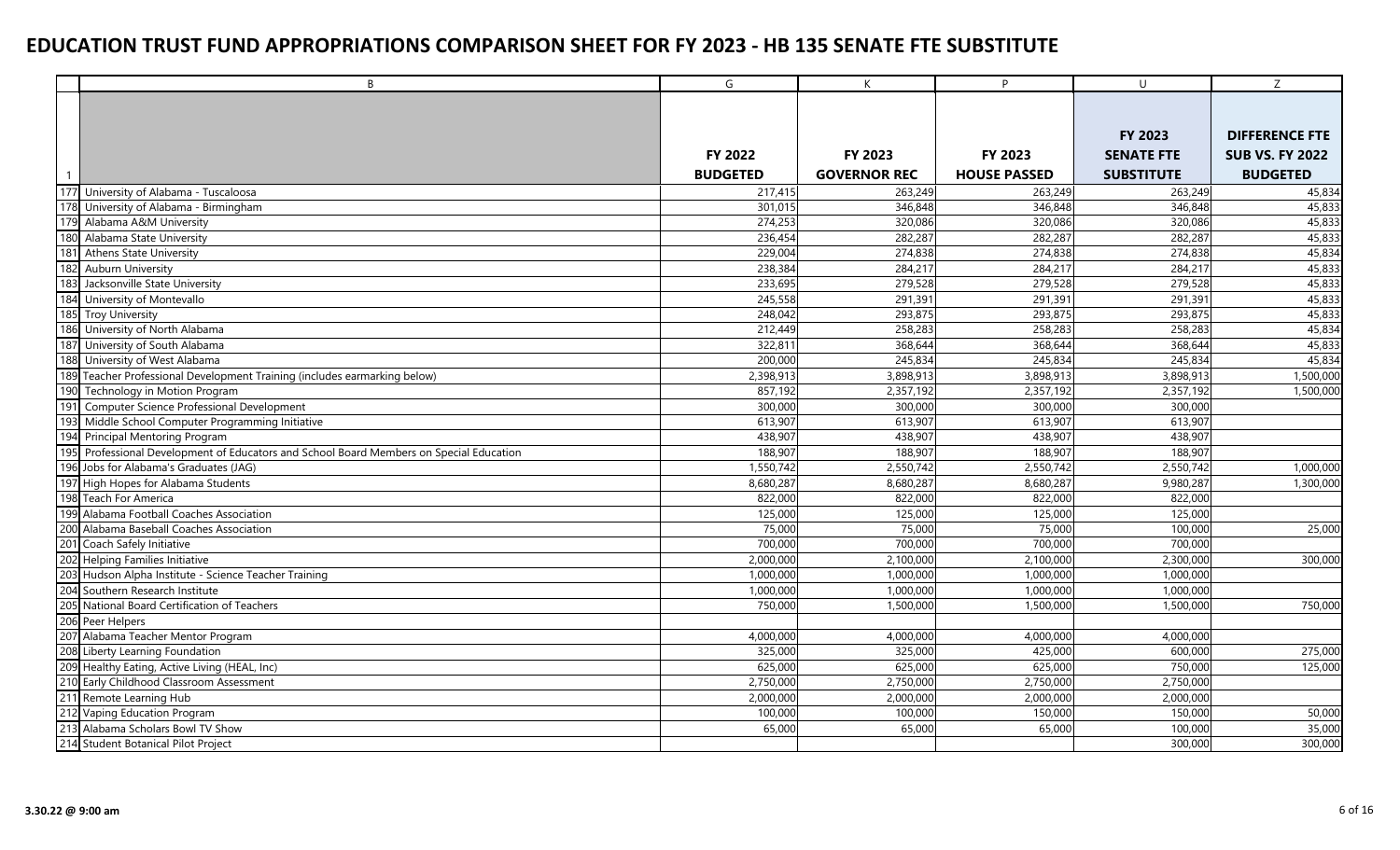|     | B                                                                                                          | G               | K                   | P                   | $\cup$            | Z                      |
|-----|------------------------------------------------------------------------------------------------------------|-----------------|---------------------|---------------------|-------------------|------------------------|
|     |                                                                                                            |                 |                     |                     |                   |                        |
|     |                                                                                                            |                 |                     |                     |                   |                        |
|     |                                                                                                            |                 |                     |                     | <b>FY 2023</b>    | <b>DIFFERENCE FTE</b>  |
|     |                                                                                                            | FY 2022         | FY 2023             | FY 2023             | <b>SENATE FTE</b> | <b>SUB VS. FY 2022</b> |
|     |                                                                                                            | <b>BUDGETED</b> | <b>GOVERNOR REC</b> | <b>HOUSE PASSED</b> | <b>SUBSTITUTE</b> | <b>BUDGETED</b>        |
|     | Teacher Recruitment and Placement (name changed in FTE SUBSTITUTE), Marketing Campaign for Teachers (HOUSE |                 |                     |                     |                   |                        |
|     | 215 PASSED)                                                                                                |                 | 1,000,000           |                     | 800,000           | 800,000                |
|     | 216 Special Education Certified Behavior Analysts                                                          |                 | 8,500,000           | 8,500,000           | 8,500,000         | 8,500,000              |
|     | 217 Robotics Grant Program                                                                                 | 850,000         | 850,000             | 850,000             | 1,000,000         | 150,000                |
| 218 | Gifted Students Program (includes earmarking below)                                                        | 4,875,000       | 9,800,000           | 9,800,000           | 9,850,000         | 4,975,000              |
|     | 219 Gifted Students Grant Program                                                                          | 875,000         | 875,000             | 875,000             | 925,000           | 50,000                 |
| 220 | <b>Reading is Fundamental</b>                                                                              | 30,000          | 30,000              | 30,000              | 30,000            |                        |
| 221 | American Village (includes earmarking below)                                                               | 375,000         | 1,000,000           | 1,000,000           | 1,275,000         | 900,000                |
| 222 | Semiguincentennial Commission                                                                              |                 |                     |                     | 75,000            | 75,000                 |
| 223 | U.S. History Commission                                                                                    |                 |                     |                     | 200,000           | 200.000                |
| 224 | Kindervision                                                                                               | 100,000         | 175,000             | 200,000             | 200,000           | 100,000                |
| 225 | <b>Future Teachers of Alabama</b>                                                                          | 250,000         | 250,000             | 250,000             | 250,000           |                        |
| 226 | Liability Insurance Program                                                                                | 10,000,000      | 17,500,000          | 12,500,000          | 12,500,000        | 2,500,000              |
| 227 | Science In Motion Program                                                                                  | 1,583,796       | 2,583,796           | 2,583,796           | 2,583,796         | 1,000,000              |
|     | <b>EDUCATIONAL TELEVISION COMMISSION</b>                                                                   | 9,461,713       | 11,935,169          | 11,935,169          | 11,935,169        | 2,473,456              |
|     | <b>EVALUATION OF SERVICES, ALABAMA COMMISSION ON THE</b>                                                   | 508,094         | 521,815             | 521,815             | 571,815           | 63,721                 |
| 23C | <b>EXECUTIVE COMMISSION ON COMMUNITY SERVICES GRANTS, STATE</b>                                            | 10,031,798      | 10,031,798          | 10,031,798          | 11,504,798        | 1,473,000              |
|     | 231 Community Services Grants Program                                                                      | 10,031,798      | 10,031,798          | 10,031,798          | 11,504,798        | 1,473,000              |
| 232 | <b>FAMILY PRACTICE RURAL HEALTH BOARD</b>                                                                  | 2,702,161       | 2,702,161           | 2,702,161           | 2,702,161         |                        |
| 233 | Auburn Rural Health Program (minimum)                                                                      | 144,155         | 144,155             | 144,155             | 144,155           |                        |
| 234 | Tuskegee Area Health Education Center (minimum)                                                            | 89,815          | 89,815              | 89,815              | 89,815            |                        |
|     | Rural Medical Scholars Program @ UA-Tuscaloosa                                                             | 962,500         | 962,500             | 962,500             | 962,500           |                        |
|     | 236 Rural Health Program @ UAH                                                                             | 743,644         | 743,644             | 743,644             | 743,644           |                        |
|     | 237 FINANCE, DEPARTMENT OF                                                                                 | 457,049         | 469,330             | 469,330             | 469,330           | 12,281                 |
| 238 | FINANCE - COMPTROLLER - Teacher Sick Leave Upon Death                                                      | 1,739,708       | 2,000,000           | 2,000,000           | 2,000,000         | 260,292                |
| 239 | <b>FINE ARTS, ALABAMA SCHOOL OF</b>                                                                        | 9,397,627       | 10,076,387          | 10,076,387          | 10,303,387        | 905,760                |
|     | FIREFIGHTERS' PERSONNEL STANDARDS AND EDUCATION COMMISSION, ALABAMA \                                      |                 |                     |                     |                   |                        |
|     | 240 FIRE COLLEGE                                                                                           | 5,881,027       | 6,087,282           | 6,087,282           | 6,087,282         | 206,255                |
| 241 | <b>GEOLOGICAL SURVEY</b>                                                                                   | 526,818         | 545,206             | 545,206             | 545,206           | 18,388                 |
| 242 | GOVERNOR'S OFFICE OF VOLUNTEER SERVICES (FORMERLY SERVE ALABAMA)                                           | 367,456         | 385,569             | 385,569             | 385,569           | 18,113                 |
| 243 | HEALTH, DEPARTMENT OF PUBLIC                                                                               | 16,863,033      | 16,944,088          | 17,065,179          | 17,065,179        | 202,146                |
|     | 244 Public Health Services Program (includes earmarking below)                                             | 13,842,251      | 13,923,306          | 14,044,397          | 14,044,397        | 202,146                |
| 245 | AIDS Alabama                                                                                               | 528,909         | 528,909             | 550,000             | 550,000           | 21,091                 |
|     | 246 Alabama Kidney Foundation                                                                              | 497,463         | 497,463             | 497,463             | 497,463           |                        |
|     | 247 Center for Ethics and Social Responsibility and Impact Alabama                                         | 600,000         | 600,000             | 700,000             | 700,000           | 100,000                |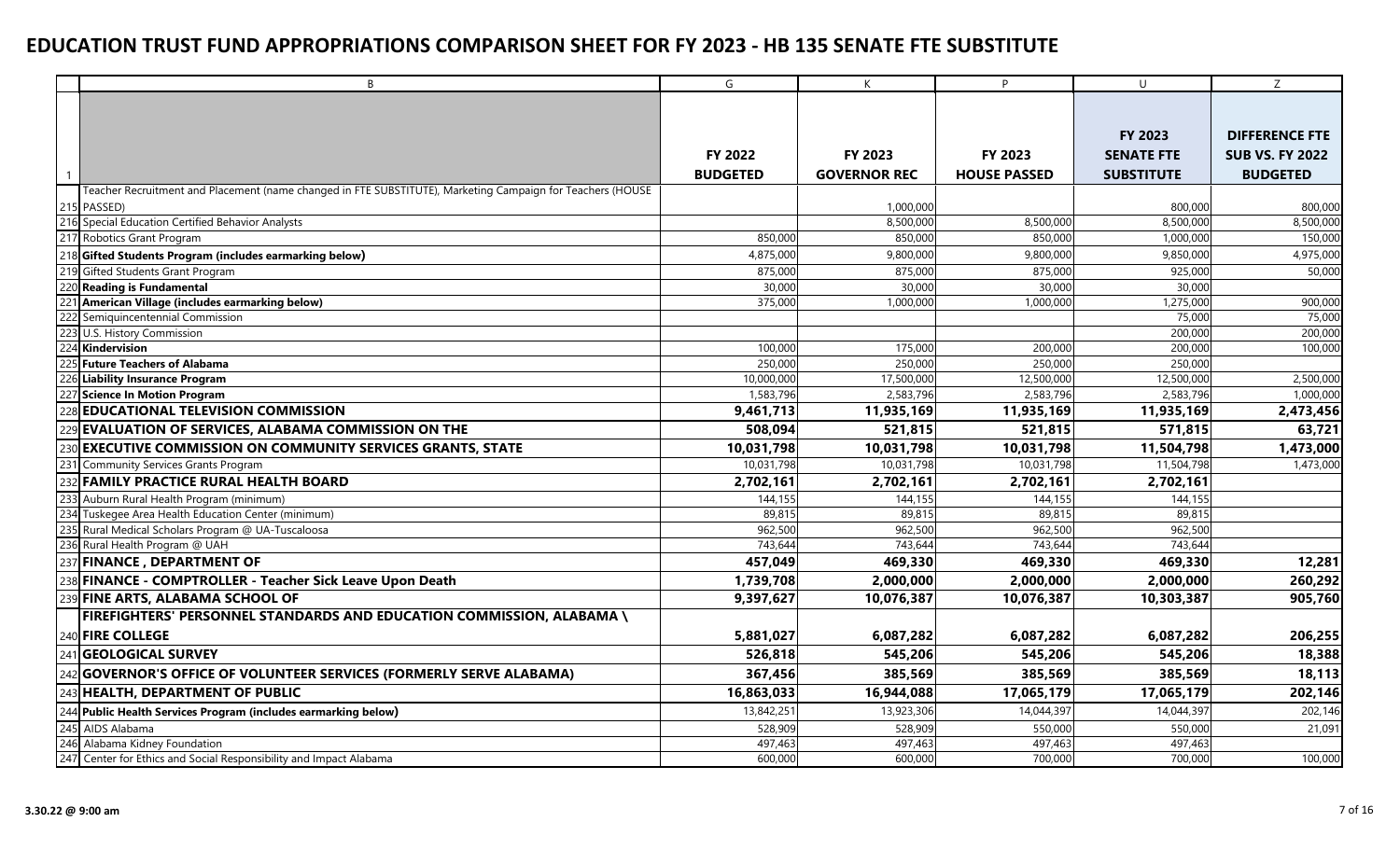|                 | B                                                                                                                    | G                  | K                   | P                   | $\cup$             | Z                      |
|-----------------|----------------------------------------------------------------------------------------------------------------------|--------------------|---------------------|---------------------|--------------------|------------------------|
|                 |                                                                                                                      |                    |                     |                     |                    |                        |
|                 |                                                                                                                      |                    |                     |                     |                    |                        |
|                 |                                                                                                                      |                    |                     |                     | FY 2023            | <b>DIFFERENCE FTE</b>  |
|                 |                                                                                                                      | <b>FY 2022</b>     | FY 2023             | FY 2023             | <b>SENATE FTE</b>  | <b>SUB VS. FY 2022</b> |
|                 |                                                                                                                      | <b>BUDGETED</b>    | <b>GOVERNOR REC</b> | <b>HOUSE PASSED</b> | <b>SUBSTITUTE</b>  | <b>BUDGETED</b>        |
|                 | 248 Alabama Health Education Centers                                                                                 | 550,000            | 550,000             | 550,000             | 550,000            |                        |
|                 | 249 Alabama Commission on Tick Borne Illness                                                                         | 75,000             | 75,000              | 75,000              | 75,000             |                        |
| 250             | Statewide Trauma System (\$200,000 for a Statewide Stroke System)                                                    | 450,000            | 450,000             | 450,000             | 450,000            |                        |
| 25 <sup>′</sup> | <b>Continuing Education for EMT Personnel</b>                                                                        | 1,635,782          | 1,635,782           | 1,635,782           | 1,635,782          |                        |
|                 | 252 Alabama Medical Education Consortium (includes earmarking below)                                                 | 385,000            | 385,000             | 385,000             | 385,000            |                        |
|                 | 253 Rural Alabama Teaching Health Center                                                                             | 385,000            | 385,000             | 385,000             | 385,000            |                        |
|                 | 254 Emergency Medical Services (includes earmarking below)                                                           | 1,000,000          | 1.000.000           | 1.000.000           | 1,000,000          |                        |
| 255             | Alabama Trauma Communications Center at UAB                                                                          | 1,000,000          | 1,000,000           | 1,000,000           | 1,000,000          |                        |
|                 | HIGHER EDUCATION, ALABAMA COMMISSION ON                                                                              | 46,066,758         | 53,386,869          | 59,136,869          | 61,161,869         | 15,095,111             |
|                 | <b>O&amp;M</b> (includes earmarking below)                                                                           | 4,560,422          | 4,709,631           | 5,209,631           | 5,359,631          | 799,209                |
| 258             | <b>Industry Credential Directory</b>                                                                                 | 100,000            | 100,000             | 100,000             | 100,000            |                        |
| 259             | <b>FAFSA Completion</b>                                                                                              |                    |                     | 500,000             | 500,000            | 500,000                |
| 260             | Retain Alabama                                                                                                       | 800,000            | 800,000             | 800,000             | 950,000            | 150,000                |
|                 | 261 Student Financial Aid Programs (includes earmarking below)                                                       | 21,808,235         | 23,579,137          | 23,579,137          | 23,579,137         | 1,770,902              |
| 262             | Policeman's Survivor Tuition, estimated                                                                              | 444,700            | 466,935             | 466,935             | 466,935            | 22,235                 |
| 263             | Alabama National Guard Education Assistance Scholarships                                                             | 5,212,335          | 5,472,952           | 5,472,952           | 5,472,952          | 260,617                |
|                 | 264 Alabama Student Assistance Program                                                                               | 7,277,225          | 8,000,000           | 8,000,000           | 8,000,000          | 722,775                |
| 265             | Educational Grants Program (Alabama Student Grant Program)                                                           | 7,277,225          | 8,000,000           | 8,000,000           | 8,000,000          | 722,775                |
|                 | 266 Birmingham Promise Scholarship Program                                                                           | 850,000            | 892,500             | 892,500             | 892,500            | 42,500                 |
|                 | 267 Best and Brightest Program                                                                                       |                    |                     |                     |                    |                        |
| 268             | Math and Science Teacher Education Program                                                                           | 746,750            | 746,750             | 746,750             | 746,750            |                        |
|                 | 269 Support of Other Educational Activities Program (includes earmarking below)                                      | 2,628,698          | 2,628,698           | 2,628,698           | 2,628,698          |                        |
|                 | 270 Network of Alabama Academic Libraries                                                                            | 379,201            | 379,201             | 379,201             | 379,201            |                        |
|                 | 271 Southern Regional Education Board (SREB)                                                                         | 656,214            | 656,214             | 656,214             | 656,214            |                        |
|                 | 272 EPSCoR (Research) Program                                                                                        | 1,200,216          | 1,200,216           | 1,200,216           | 1,200,216          |                        |
|                 |                                                                                                                      |                    |                     |                     |                    |                        |
|                 | 273 Articulation and General Studies Committee (AGSC) / Statewide Transfer and Articulation Reporting System (STARS) | 393,067            | 393,067             | 393,067             | 393,067            |                        |
|                 | Alabama Agricultural Land Grant Alliance (includes earmarking below)                                                 | 6,116,283          | 6,266,283           | 6,266,283           | 6,391,283          | 275,000                |
|                 | 275 State match for federal funds                                                                                    | 5.006.831          | 5,006,831           | 5.006.831           | 5.006.831          |                        |
|                 | 276 McIntire-Stennis Forestry Research Initiative                                                                    | 539,524            | 539,524             | 539,524             | 539,524            |                        |
| 277             | Tuskegee University - for USDA matching funds                                                                        | 569,928            | 719,928             | 719,928             | 844,928            | 275,000                |
|                 | 278 Support of Other State Programs (includes earmarking below)                                                      | 10,953,120         | 11,203,120          | 16,453,120          | 18,203,120         | 7,250,000              |
|                 | 279 Humanities Foundation                                                                                            | 100,000            | 100,000             | 100,000             | 200,000            | 100,000                |
| 280             | <b>USS Alabama Battleship</b><br>281 Alabama HBCU Consortium                                                         | 150,000<br>650,000 | 150,000<br>650,000  | 150,000<br>650,000  | 750,000<br>650,000 | 600,000                |
|                 |                                                                                                                      |                    |                     |                     |                    |                        |
| 282             | Alabama Forestry Foundation - Black Belt Initiative                                                                  | 1,182,000          | 1,182,000           | 1,182,000           | 1,182,000          |                        |
|                 | 283 Soil and Water Conservation Committee Program                                                                    | 2,423,376          | 2,673,376           | 2,673,376           | 2,673,376          | 250,000                |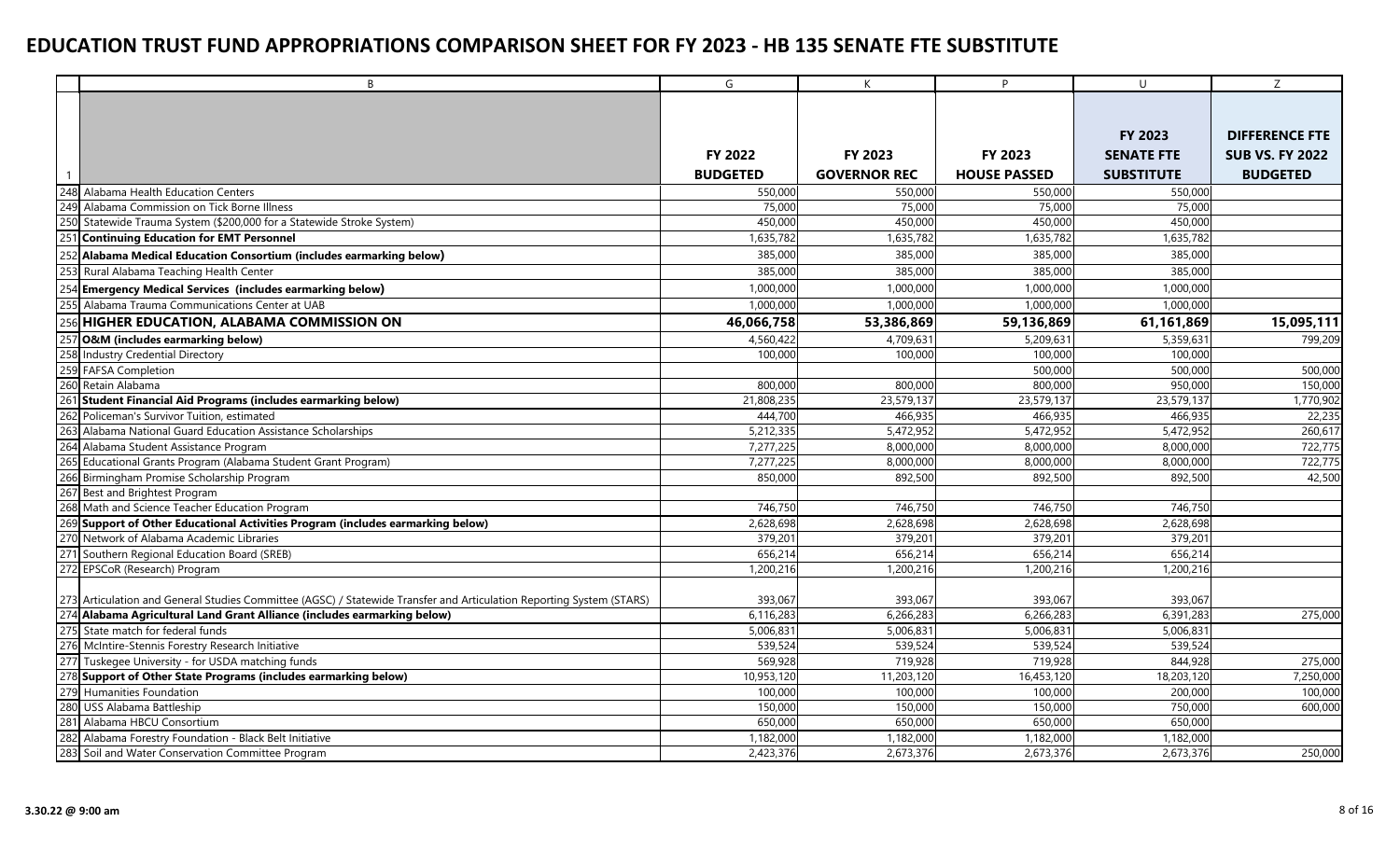|     | B                                                                                                      | G               | K                   | P.                  | $\cup$            | Z                      |
|-----|--------------------------------------------------------------------------------------------------------|-----------------|---------------------|---------------------|-------------------|------------------------|
|     |                                                                                                        |                 |                     |                     |                   |                        |
|     |                                                                                                        |                 |                     |                     |                   |                        |
|     |                                                                                                        |                 |                     |                     | FY 2023           | <b>DIFFERENCE FTE</b>  |
|     |                                                                                                        | <b>FY 2022</b>  | FY 2023             | <b>FY 2023</b>      | <b>SENATE FTE</b> | <b>SUB VS. FY 2022</b> |
|     |                                                                                                        | <b>BUDGETED</b> | <b>GOVERNOR REC</b> | <b>HOUSE PASSED</b> | <b>SUBSTITUTE</b> | <b>BUDGETED</b>        |
|     | 284 Black Belt Adventures                                                                              | 375,000         | 375,000             | 475,000             | 475,000           | 100,000                |
| 285 | <b>Black Belt Treasures</b>                                                                            | 285,000         | 285,000             | 335,000             | 335,000           | 50,000                 |
|     | 286 Civil Air Patrol                                                                                   | 100,000         | 100,000             | 100,000             | 100,000           |                        |
|     | 287 National Computer Forensics Institute                                                              | 250,000         | 250,000             | 350,000             | 450,000           | 200,000                |
| 288 | Adaptive and Disability Sports Education                                                               | 60,000          | 60,000              | 60,000              | 60,000            |                        |
| 289 | Resource Conservation and Development (RC and D) Programs                                              | 3,837,744       | 3,837,744           | 4,337,744           | 5,287,744         | 1,450,000              |
| 290 | Forestry Commission Education Program                                                                  | 200,000         | 200,000             | 200,000             | 200,000           |                        |
|     | 291 Motorsports Hall of Fame                                                                           | 200,000         | 200,000             | 200,000             | 200,000           |                        |
| 292 | Alabama Recruit and Retain Minority Teachers                                                           | 700,000         | 700,000             | 700,000             | 700,000           |                        |
| 293 | AKEEP Education and Teacher Recruitment Partnership                                                    | 100,000         | 100,000             | 100,000             | 100,000           |                        |
|     | 294 STEM major teacher recruitment program                                                             |                 |                     | 4,500,000           | 4,500,000         | 4,500,000              |
| 295 | Trails Foundation, Alabama                                                                             | 340,000         | 340,000             | 340,000             | 340,000           |                        |
|     | 296 Deferred Maintenance Program                                                                       |                 | 5,000,000           | 5,000,000           | 5,000,000         | 5,000,000              |
|     | 297 HISTORICAL COMMISSION, ALABAMA                                                                     | 2,942,038       | 3,092,038           | 3,092,038           | 4,092,038         | 1,150,000              |
|     | 298 Historical Resources Management Program (includes earmarking below)                                | 2,942,038       | 3,092,038           | 3,092,038           | 4,092,038         | 1,150,000              |
| 299 | For Operating Grants                                                                                   | 1,300,000       | 1,300,000           | 1,300,000           | 2,300,000         | 1,000,000              |
|     | 300 HUMAN RESOURCES, DEPARTMENT OF                                                                     | 32,496,461      | 50,303,907          | 50,502,437          | 50,502,437        | 18,005,976             |
|     | Jobs Opportunities and Basic Skills Training (JOBS) Program and Family and Children Services Program   |                 |                     |                     |                   |                        |
|     | 301 (includes earmarking below)                                                                        | 13,191,751      | 13,191,751          | 13,390,281          | 13,390,281        | 198,530                |
|     | 302 Child Advocacy Centers                                                                             | 701.470         | 701.470             | 900,000             | 900,000           | 198,530                |
|     | Jobs Child Care and After School Child Care Program and Family and Children Services Program (includes |                 |                     |                     |                   |                        |
|     | 303 earmarking below)                                                                                  | 18,099,102      | 35,906,548          | 35,906,548          | 35,906,548        | 17,807,446             |
|     | 304 Black Belt Eye Care Consortium                                                                     | 375,000         | 375,000             | 375,000             | 375,000           |                        |
| 305 | Greater Alabama Child Development Program for rural day care                                           | 926,114         | 926,114             | 926,114             | 926,114           |                        |
|     | 306 Wiregrass Rehabilitation Center for day care                                                       | 570,932         | 570,932             | 570,932             | 570,932           |                        |
|     | 307 Educating Children at Residential Hospitals                                                        | 1,000,000       | 1,000,000           | 1,000,000           | 1,000,000         |                        |
| 308 | <b>Fostering Hope Scholarship Act Program</b>                                                          | 1,205,608       | 1,205,608           | 1,205,608           | 1,205,608         |                        |
| 309 | <b>LAW ENFORCEMENT AGENCY, STATE</b>                                                                   | 584,088         | 591,776             | 591,776             | 591,776           | 7,688                  |
|     | 310 School Safety                                                                                      | 572,446         | 572,446             | 572,446             | 572,446           |                        |
| 312 | <b>LIBRARY SERVICE, ALABAMA PUBLIC</b>                                                                 | 13,116,894      | 13,920,190          | 13,920,190          | 14,270,190        | 1,153,296              |
| 313 | To Public Libraries (minimum)                                                                          | 5,527,255       | 5,879,772           | 5,879,772           | 5,879,772         | 352,517                |
|     | 314 Homework Alabama                                                                                   | 395,000         | 395,000             | 395,000             | 395,000           |                        |
|     | 315 Virtual Library Project                                                                            | 3,397,627       | 3,566,841           | 3,566,841           | 3,566,841         | 169,214                |
|     | 316 Supreme Court Library, Alabama                                                                     | 350,000         | 350,000             | 350,000             | 350,000           |                        |
|     | 317 LIEUTENANT GOVERNOR, OFFICE OF THE                                                                 | 91,352          | 94,312              | 114,312             | 114,312           | 22,960                 |
|     | 318 Lieutenant Governor's Commission on 21st Century Workforce                                         | 91,352          | 94,312              | 114,312             | 114,312           | 22,960                 |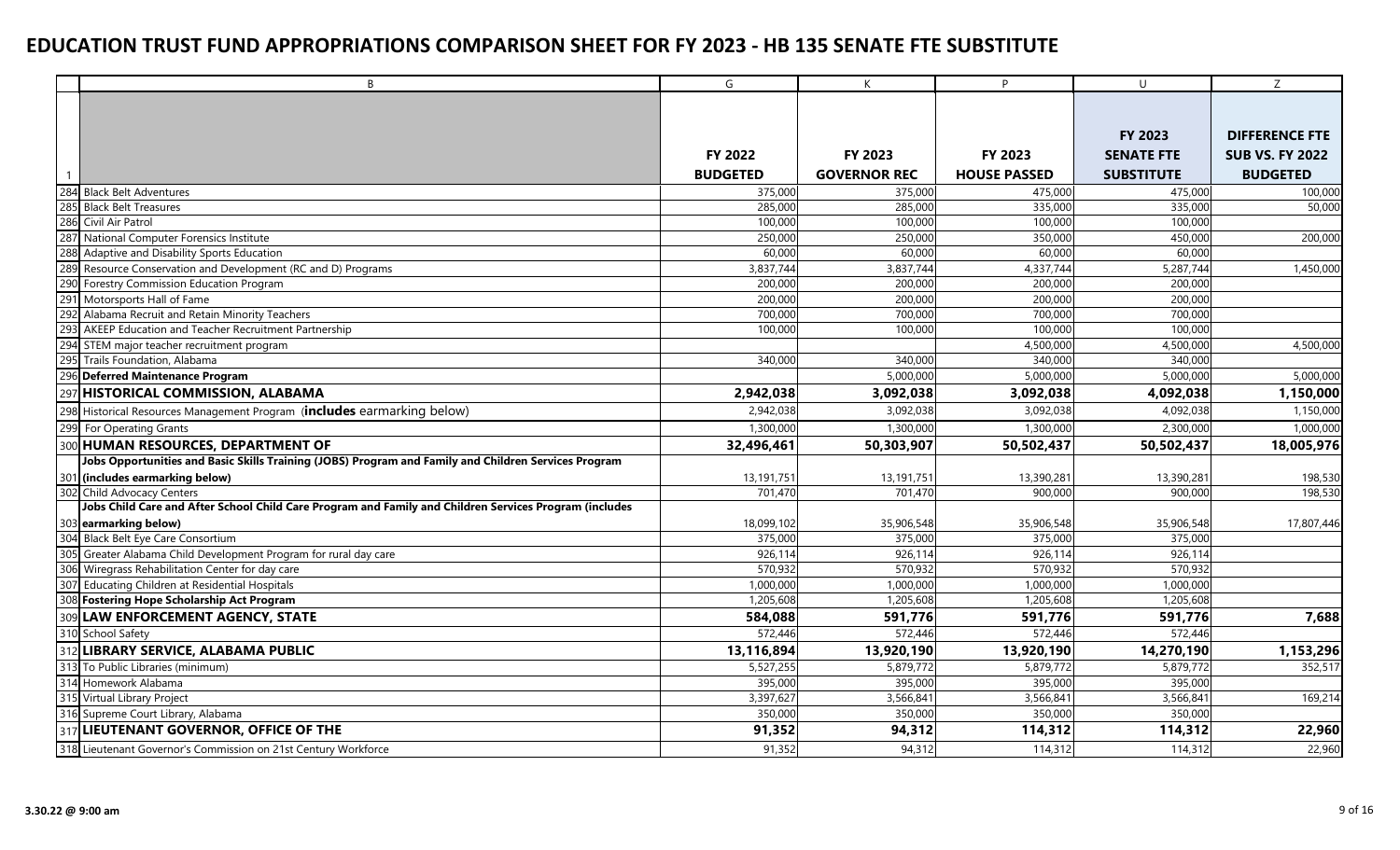|     | B                                                                                                                | G               | K                   | P                   | $\cup$            | Ζ                      |
|-----|------------------------------------------------------------------------------------------------------------------|-----------------|---------------------|---------------------|-------------------|------------------------|
|     |                                                                                                                  |                 |                     |                     |                   |                        |
|     |                                                                                                                  |                 |                     |                     |                   |                        |
|     |                                                                                                                  |                 |                     |                     | FY 2023           | <b>DIFFERENCE FTE</b>  |
|     |                                                                                                                  | FY 2022         | FY 2023             | FY 2023             | <b>SENATE FTE</b> | <b>SUB VS. FY 2022</b> |
|     |                                                                                                                  | <b>BUDGETED</b> | <b>GOVERNOR REC</b> | <b>HOUSE PASSED</b> | <b>SUBSTITUTE</b> | <b>BUDGETED</b>        |
| 319 | MARINE ENVIRONMENTAL SCIENCES CONSORTIUM / DAUPHIN ISLAND SEA LAB                                                | 5,500,849       | 5,500,849           | 5,500,849           | 5,500,849         |                        |
|     | 320 Mobile Bay National Estuary Program                                                                          | 100,000         | 100,000             | 100,000             | 100,000           |                        |
|     | 321 Mississippi-Alabama Sea Grant Consortium                                                                     | 100,000         | 100,000             | 100,000             | 100,000           |                        |
|     | MATHEMATICS AND SCIENCE, ALABAMA SCHOOL OF                                                                       | 9,345,660       | 9,933,232           | 9,933,232           | 9,933,232         | 587,572                |
|     | MEDICAL SCHOLARSHIP AWARDS, BOARD OF                                                                             | 2,440,014       | 2,440,014           | 2,440,014           | 2,440,014         |                        |
| 324 | Alabama Physician Assistants Service Program                                                                     | 500,000         | 500,000             | 500,000             | 500,000           |                        |
|     | MENTAL HEALTH, DEPARTMENT OF                                                                                     |                 |                     |                     |                   |                        |
|     |                                                                                                                  | 60,243,972      | 62,129,836          | 67,919,836          | 67,919,836        | 7,675,864              |
|     | Services for children and youth with severe emotional disturbances and medically necessary services for Medicaid |                 |                     |                     |                   |                        |
|     | 326 eligible children with autism spectrum disorder                                                              | 4,750,000       | 4,750,000           | 4,750,000           | 4,750,000         |                        |
| 327 | Institutional Treatment and Care of Mental Illness Program (includes earmark below)                              | 12,771,253      | 11,543,617          | 11,543,617          | 11,543,617        | (1, 227, 636)          |
|     | 328 School-Based Mental Health Services Collaboration                                                            | 2,500,000       | 3,500,000           | 3,500,000           | 3,500,000         | 1,000,000              |
| 329 | <b>Substance Abuse Program</b>                                                                                   | 1.892.794       | 1,892,794           | 1,892,794           | 1,892,794         |                        |
| 330 | Special Services Program (includes earmark below)                                                                | 2,028,206       | 5,141,706           | 5,141,706           | 5,141,706         | 3,113,500              |
|     | 331 Alabama Interagency Autism Coordinating Council (\$225,000 shall be expended for regional centers)           | 438,900         | 438,900             | 438,900             | 438,900           |                        |
| 332 | Institutional Treatment and Care of Intellectually Disabled Program (includes earmarking below)                  | 43,551,719      | 43,551,719          | 49,341,719          | 49,341,719        | 5,790,000              |
| 333 | ARC-type community-based programs                                                                                | 4,282,409       | 4,282,409           | 4,282,409           | 4,282,409         |                        |
|     | 334 Developmental Disability Nurse Delegation Program                                                            | 800,000         | 800,000             | 800,000             | 800,000           |                        |
|     | Services for children and youth with severe emotional disturbances and medically necessary services for Medicaid |                 |                     |                     |                   |                        |
|     | 335 eligible children with autism spectrum disorder                                                              |                 |                     |                     |                   |                        |
|     | 336 Camp ASCCA                                                                                                   | 415,000         | 415,000             | 425,000             | 425,000           | 10,000                 |
|     | 337 Eagles' Wings Program                                                                                        | 480,000         | 480,000             | 500,000             | 500,000           | 20,000                 |
|     | 338 Rainbow Omega                                                                                                | 490,000         | 490,000             | 500,000             | 500,000           | 10,000                 |
|     | 339 For Residential Habilitation                                                                                 | 960.000         | 960,000             | 960,000             | 960,000           |                        |
|     | 340 MUSIC HALL OF FAME                                                                                           | 177,105         | 201,448             | 201,448             | 201,448           | 24,343                 |
|     | 341 NURSING, ALABAMA BOARD OF                                                                                    | 616,027         | 616,027             | 616,027             | 616,027           |                        |
| 342 | For advanced degree scholarships to train nursing instructors                                                    | 150,000         | 150,000             | 150,000             | 150,000           |                        |
| 343 | For a loan repayment program for advanced-practice nurses                                                        | 450,000         | 450,000             | 450,000             | 450,000           |                        |
| 344 | <b>OPTOMETRIC SCHOLARSHIP AWARDS, BOARD OF</b>                                                                   | 200,000         | 200,000             | 200,000             | 200,000           |                        |
| 345 | PEACE OFFICERS' STANDARDS AND TRAINING COMMISSION, ALABAMA                                                       | 1,253,995       | 2,595,995           | 2,595,995           | 2,595,995         | 1,342,000              |
|     | 346 Professional and Occupational Licensing and Regulation Program                                               | 253,995         | 733,995             | 733,995             | 733,995           | 480,000                |
|     | 347 Certified Law Enforcement Academy Program                                                                    | 1,000,000       | 1,862,000           | 1,862,000           | 1,862,000         | 862,000                |
| 353 | <b>PHYSICAL FITNESS, STATE COMMISSION ON</b>                                                                     | 1,985,808       | 1,996,987           | 1,996,987           | 2,196,987         | 211,179                |
| 354 | Alabama Sports Festival                                                                                          | 805,467         | 805,467             | 805,467             | 930,467           | 125,000                |
| 355 | Alabama Sports Hall of Fame                                                                                      | 410,000         | 410,000             | 410,000             | 435,000           | 25,000                 |
|     | 356 Alabama Sports Council                                                                                       | 482,260         | 482,260             | 482,260             | 532,260           | 50,000                 |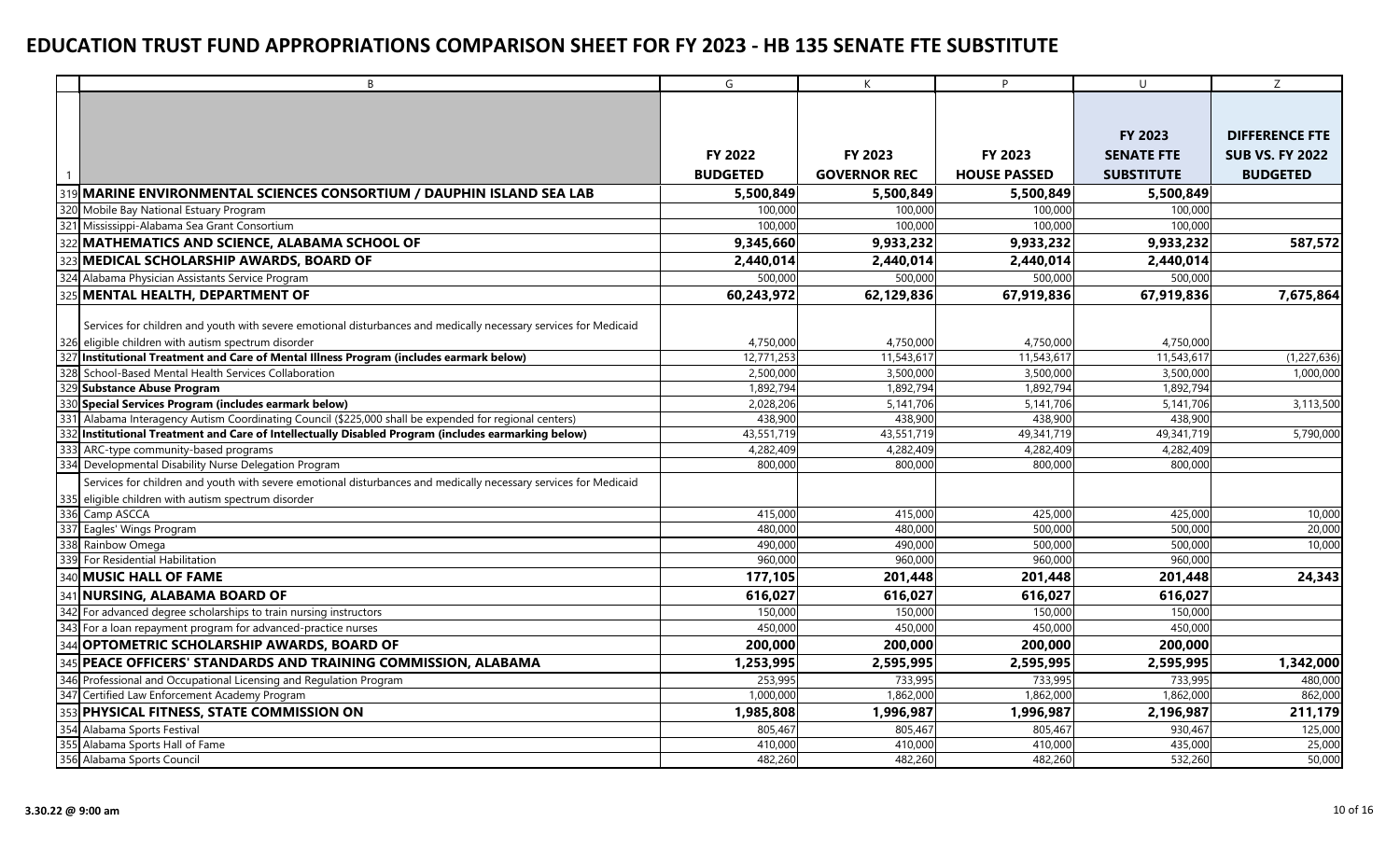|     | $\mathsf{B}$                                                                           | G               | $\mathsf{K}$        | P.                  | $\cup$            | Z                      |
|-----|----------------------------------------------------------------------------------------|-----------------|---------------------|---------------------|-------------------|------------------------|
|     |                                                                                        |                 |                     |                     |                   |                        |
|     |                                                                                        |                 |                     |                     |                   |                        |
|     |                                                                                        |                 |                     |                     | FY 2023           | <b>DIFFERENCE FTE</b>  |
|     |                                                                                        | <b>FY 2022</b>  | FY 2023             | FY 2023             | <b>SENATE FTE</b> | <b>SUB VS. FY 2022</b> |
|     |                                                                                        | <b>BUDGETED</b> | <b>GOVERNOR REC</b> | <b>HOUSE PASSED</b> | <b>SUBSTITUTE</b> | <b>BUDGETED</b>        |
| 357 | <b>REHABILITATION SERVICES, DEPARTMENT OF</b>                                          | 50,460,696      | 51,365,677          | 51,455,677          | 51,655,677        | 1,194,981              |
| 358 | Homebound Program                                                                      | 5,802,368       | 5,802,368           | 5,802,368           | 5,802,368         |                        |
|     | 359 Hemophilia Program                                                                 | 1,289,809       | 1,289,809           | 1,289,809           | 1,289,809         |                        |
| 360 | <b>Children's Rehabilitation Services</b>                                              | 11,402,209      | 11,402,209          | 11,402,209          | 11,402,209        |                        |
|     | 361 Education of Dependents of Blind Parents                                           | 10,399          | 10,399              | 10,399              | 10,399            |                        |
|     | 362 Rehabilitation Services (includes earmarking below)                                | 14,470,980      | 14,725,961          | 14,725,961          | 14,725,961        | 254,981                |
| 363 | Teaching Children With Disabilities                                                    | 88,213          | 88,213              | 88,213              | 88,213            |                        |
|     | 364 Early Intervention Program                                                         | 14,426,031      | 14,426,031          | 14,426,031          | 14,426,031        |                        |
|     | 365 Respite Related Services and Training                                              | 175,000         | 175,000             | 265,000             | 315,000           | 140,000                |
|     | 366 Rehabilitation Projects                                                            | 1,560,631       | 1,560,631           | 1,560,631           | 1,560,631         |                        |
|     | 367 FMAP, Rehabilitation                                                               | 1,323,269       | 1,323,269           | 1,323,269           | 1,323,269         |                        |
|     | 368 Alabama Head and Spinal Cord Injury                                                |                 | 500,000             | 500,000             | 500,000           | 500,000                |
|     | 369 Disability Resource Network                                                        |                 |                     |                     | 150,000           | 150,000                |
|     | 370 Exceptional Foundation                                                             |                 | 150,000             | 150,000             | 150,000           | 150,000                |
|     | 371 SICKLE CELL OVERSIGHT AND REGULATORY COMMISSION, ALABAMA                           | 1,646,613       | 1,646,613           | 1,646,613           | 1,681,613         | 35,000                 |
|     | 372 For Commission Travel and Other Expenses                                           | 25,973          | 25,973              | 25,973              | 60,973            | 35,000                 |
|     | 373 University and Community-based Sickle Cell Programs                                | 1,620,640       | 1,620,640           | 1,620,640           | 1,620,640         |                        |
|     | 374 SPACE SCIENCE EXHIBIT COMMISSION, ALABAMA                                          | 1,850,000       | 1,850,000           | 1,850,000           | 2,250,000         | 400,000                |
|     | 375 SUPERCOMPUTER AUTHORITY, ALABAMA                                                   | 16,411,231      | 19,432,955          | 19,432,955          | 19,432,955        | 3,021,724              |
|     | 376 VETERANS' AFFAIRS, DEPARTMENT OF                                                   | 67,618,866      | 67,689,831          | 66,651,301          | 66,651,301        | (967, 565)             |
|     | 377 Administration                                                                     | 2,618,866       | 2,689,831           | 2,689,831           | 2,689,831         | 70,965                 |
|     | 378 Student Financial Aid Program, estimated                                           | 65,000,000      | 65,000,000          | 63,961,470          | 63,961,470        | (1,038,530)            |
|     | 379 YOUTH SERVICES, DEPARTMENT OF                                                      | 57,602,741      | 58,492,655          | 58,492,655          | 58,492,655        | 889,914                |
|     | 380 School District                                                                    | 7,962,299       | 8,164,973           | 8,164,973           | 8,164,973         | 202,674                |
| 381 | Youth Services Program                                                                 | 46,074,710      | 46,761,950          | 46,761,950          | 46,761,950        | 687,240                |
|     | 382 Special Programming for Achievement Network (SPAN) - formerly the C.I.T.Y. Program | 3,565,732       | 3,565,732           | 3,565,732           | 3,565,732         |                        |
|     | 383 SUBTOTAL - EXECUTIVE BRANCH                                                        | 6,201,694,499   | 6,597,561,442       | 6,595,750,803       | 6,675,696,428     | 474,001,929            |
| 384 |                                                                                        |                 |                     |                     |                   |                        |
|     | 385 SUBTOTAL - LEGISLATIVE and EXECUTIVE BRANCH                                        | 6,219,897,090   | 6,615,695,401       | 6,613,884,762       | 6,694,330,387     | 474,433,297            |
| 386 |                                                                                        |                 |                     |                     |                   |                        |
| 387 | <b>COLLEGES and UNIVERSITIES</b>                                                       |                 |                     |                     |                   |                        |
|     | 388 ALABAMA A&M UNIVERSITY                                                             | 46,577,392      | 50,729,922          | 50,729,922          | 50,729,922        | 4,152,530              |
|     | 389 Alabama A&M University - O&M (includes earmarking below)                           | 40,734,161      | 44,806,989          | 44,806,989          | 44,806,989        | 4,072,828              |
|     | 390 State Black Archives Research Center & Museum                                      | 250,000         | 250,000             | 250,000             | 250,000           |                        |
|     | 391 Artificial Intelligence, Cybersecurity, and STEM Enhancements                      | 125,000         | 125,000             | 125,000             | 125,000           |                        |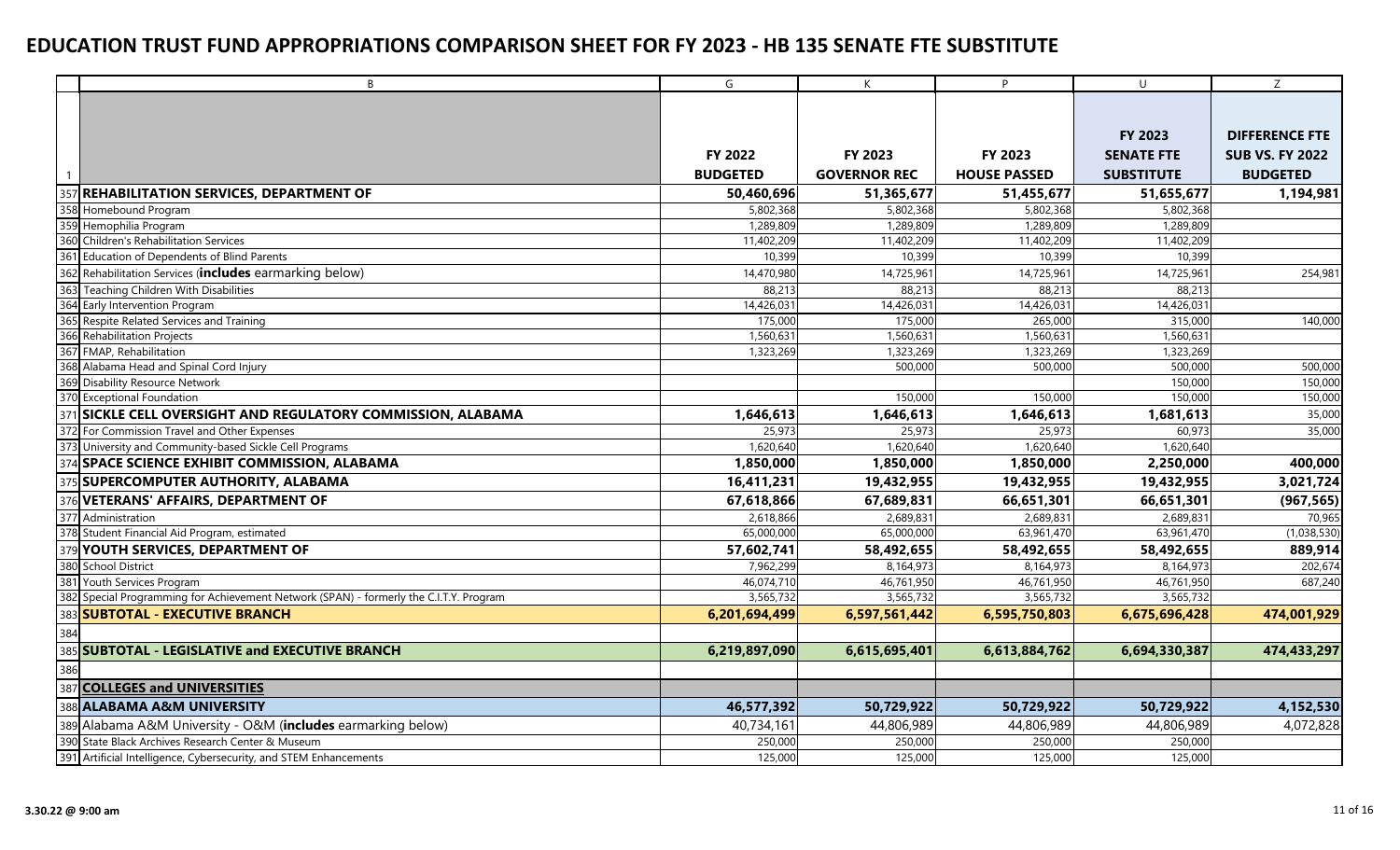|     | $\overline{B}$                                                                                                 | G               | K                   | P                   | $\cup$            | Z                      |
|-----|----------------------------------------------------------------------------------------------------------------|-----------------|---------------------|---------------------|-------------------|------------------------|
|     |                                                                                                                |                 |                     |                     |                   |                        |
|     |                                                                                                                |                 |                     |                     |                   |                        |
|     |                                                                                                                |                 |                     |                     | FY 2023           | <b>DIFFERENCE FTE</b>  |
|     |                                                                                                                | <b>FY 2022</b>  | FY 2023             | FY 2023             | <b>SENATE FTE</b> | <b>SUB VS. FY 2022</b> |
|     |                                                                                                                | <b>BUDGETED</b> | <b>GOVERNOR REC</b> | <b>HOUSE PASSED</b> | <b>SUBSTITUTE</b> | <b>BUDGETED</b>        |
|     | 392 Extension - Urban Affairs and Non-Traditional Land Grant Programs (per Knight v. Alabama Final Settlement) | 4,084,765       | 4,084,765           | 4,084,765           | 4,084,765         |                        |
| 393 | Agricultural Research Station Fixed Costs (per Knight v. Alabama Final Settlement)                             | 432,285         | 432,285             | 432,285             | 432,285           |                        |
|     | 394 Agricultural Research and Extension - State Match                                                          | 1,226,181       | 1,305,883           | 1,305,883           | 1,305,883         | 79,702                 |
|     | 395 Virginia Caples Learning Living Institute                                                                  | 100,000         | 100,000             | 100,000             | 100,000           |                        |
|     | 398 ALABAMA A&M UNIVERSITY-MILES                                                                               | 383,486         | 383,486             | 383,486             | 493,486           | 110,000                |
|     | 399 ALABAMA STATE UNIVERSITY                                                                                   | 52,461,244      | 55,871,225          | 55,871,225          | 55,871,225        | 3,409,981              |
|     | 400 ASU - O&M (includes earmarking below)                                                                      | 52,461,244      | 55,871,225          | 55,871,225          | 55,871,225        | 3,409,981              |
|     | 401 Health Information Management Program                                                                      | 479,323         | 479,323             | 479,323             | 479,323           |                        |
|     | 402 Occupational Therapy Program                                                                               | 520,980         | 520,980             | 520,980             | 520,980           |                        |
|     | 403 Physical Therapy Program                                                                                   | 1,630,747       | 1,630,747           | 1,630,747           | 1,630,747         |                        |
|     | 404 Title VI Program Enhancement                                                                               | 1,657,477       | 1,657,477           | 1,657,477           | 1,657,477         |                        |
|     | 405 EdD in Educational Leadership, Policy and Law                                                              | 2,392,969       | 2,392,969           | 2,392,969           | 2,392,969         |                        |
|     | 406 Desegregation Planning                                                                                     | 184,906         | 184,906             | 184,906             | 184,906           |                        |
|     | 407 Dormitory Renovations                                                                                      | 500,000         | 500,000             | 500,000             | 500,000           |                        |
|     | 408 Forensic Sciences                                                                                          | 100,000         | 100,000             | 100,000             | 100,000           |                        |
|     | 409 UNIVERSITY OF ALABAMA SYSTEM                                                                               | 582,373,963     | 628,759,982         | 628,759,982         | 629,150,716       | 46,776,753             |
|     | 410 UA - Tuscaloosa O&M (includes earmarking below)                                                            | 194,970,221     | 212,885,740         | 212,885,740         | 212,885,740       | 17,915,519             |
|     | 411 Small Business Development Centers, Alabama                                                                | 961,600         | 961,600             | 961,600             | 961,600           |                        |
|     | 412 Alabama Transportation Institute                                                                           | 5,000,000       | 5,000,000           | 5,000,000           | 5,000,000         |                        |
|     | 413 Insurance Information and Research Center                                                                  |                 |                     |                     |                   |                        |
|     | 414 Institute for Automotive Engineering                                                                       | 1,000,000       | 1,000,000           | 1,000,000           | 1,000,000         |                        |
|     | 415 Water Resource Center, State of Alabama                                                                    | 1,360,000       | 1,360,000           | 1,360,000           | 1,360,000         |                        |
|     | 416 Rural Health Care Program                                                                                  | 600,000         | 600,000             | 600,000             | 600,000           |                        |
|     | 417 UA - Birmingham O&M (includes earmarking below)                                                            | 324,844,591     | 347,959,489         | 347,959,489         | 348,350,223       | 23,505,632             |
|     | 418 UAB - Cancer Center                                                                                        | 5,052,527       | 5,052,527           | 5,052,527           | 5,052,527         |                        |
|     | 419 Minority Dental Program                                                                                    | 201,473         | 201,473             | 201,473             | 201,473           |                        |
|     | 420 Amyotrophic Lateral Sclerosis (ALS) Clinic                                                                 |                 |                     |                     | 390,734           | 390,734                |
| 421 | Center for Diabetic Research                                                                                   | 500,000         | 500,000             | 500,000             | 500,000           |                        |
|     | 422 High School and Middle School Athletic Training Programs                                                   | 356,765         | 356,765             | 356,765             | 356,765           |                        |
| 423 | UAB School of Medicine - Central Alabama Regional Campus                                                       | 500,000         | 500,000             | 500,000             | 500,000           |                        |
| 424 | Center for Clinical and Transitional Science                                                                   | 500,000         | 500,000             | 500,000             | 500,000           |                        |
| 425 | Genome Alabama ("in collaboration with Hudson Alpha Institute")                                                | 2,000,000       | 2,000,000           | 2,000,000           | 2,000,000         |                        |
| 427 | Alabama Drug Discovery Alliance ("in collaboration with Southern Research Institute")                          | 1,400,000       | 1,400,000           | 1,400,000           | 1,400,000         |                        |
|     | 428 UAB School of Optometry                                                                                    | 250,000         |                     |                     |                   | (250,000)              |
|     | 429 Rural Hospitals Resource Center                                                                            | 1,250,000       | 1,250,000           | 1,250,000           | 1,250,000         |                        |
|     | 430 UAB - Chauncey Sparks Center/Special Mental Health                                                         | 4,236,628       | 4,236,628           | 4,236,628           | 4,236,628         |                        |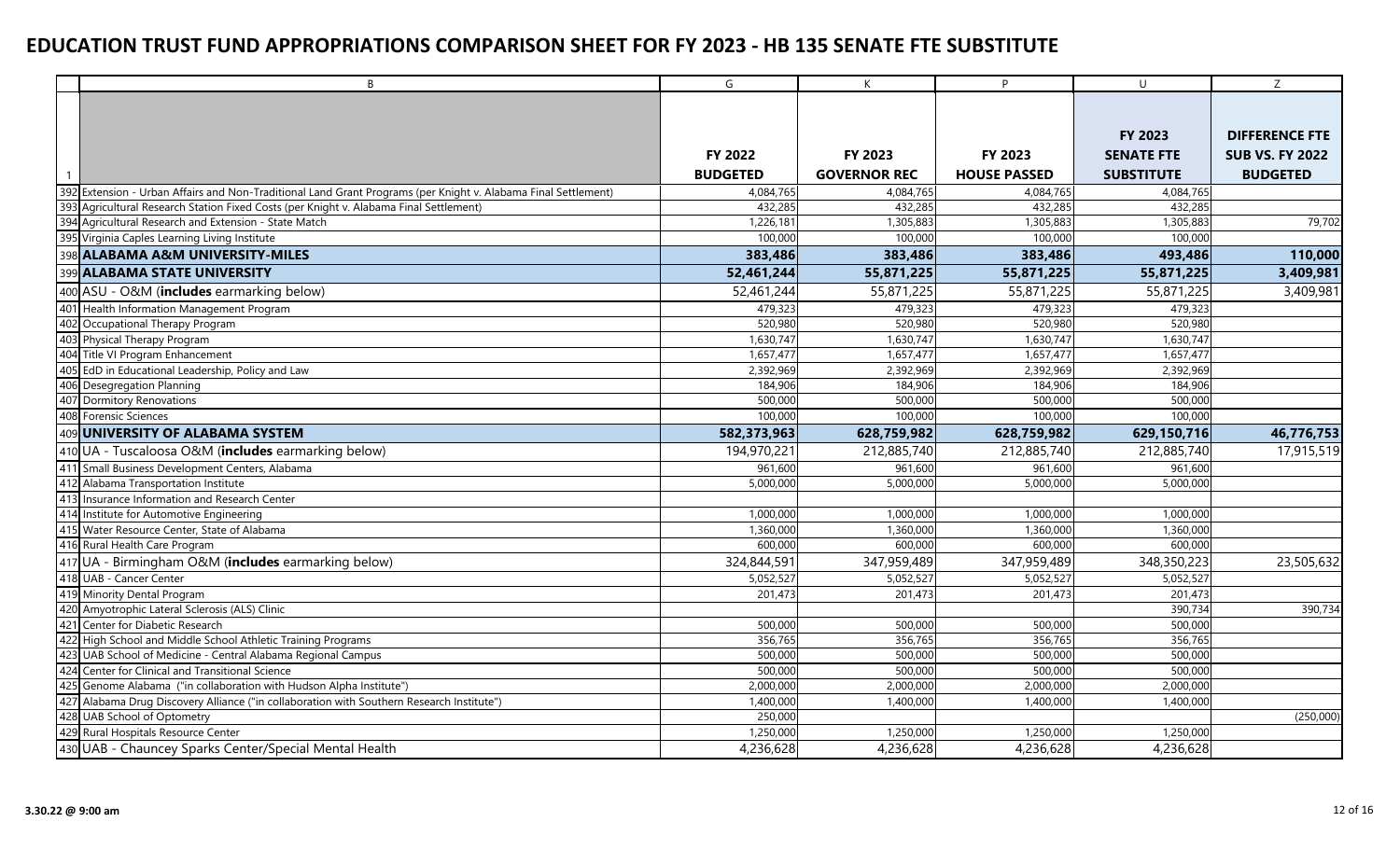|     | $\mathsf{B}$                                                    | $\overline{G}$  | K                   | P.                  | $\cup$            | Z                      |
|-----|-----------------------------------------------------------------|-----------------|---------------------|---------------------|-------------------|------------------------|
|     |                                                                 |                 |                     |                     |                   |                        |
|     |                                                                 |                 |                     |                     |                   |                        |
|     |                                                                 |                 |                     |                     | FY 2023           | <b>DIFFERENCE FTE</b>  |
|     |                                                                 | <b>FY 2022</b>  | <b>FY 2023</b>      | <b>FY 2023</b>      | <b>SENATE FTE</b> | <b>SUB VS. FY 2022</b> |
|     |                                                                 | <b>BUDGETED</b> | <b>GOVERNOR REC</b> | <b>HOUSE PASSED</b> | <b>SUBSTITUTE</b> | <b>BUDGETED</b>        |
|     | 431 UA - Huntsville O&M (includes earmarking below)             | 58,322,523      | 63,678,125          | 63,678,125          | 63,678,125        | 5,355,602              |
| 432 | State Climatologist, Alabama Office of the                      | 850,000         | 850,000             | 850,000             | 850,000           |                        |
| 433 | Redstone Research Retention Program                             | 2,700,000       | 2,700,000           | 2,700,000           | 2,700,000         |                        |
|     | <b>ATHENS STATE UNIVERSITY</b>                                  | 16,145,494      | 18,694,951          | 18,994,951          | 19,444,951        | 3,299,457              |
|     | Athens State - O&M (includes earmarking below)                  | 16,145,494      | 18,694,951          | 18,994,951          | 19,444,951        | 3,299,457              |
| 436 | Collaboration Program with the Alabama Community College System | 225,000         | 225,000             | 225,000             | 275,000           | 50,000                 |
| 437 | Center for Excellence in Education Diversity                    |                 |                     |                     | 325,000           | 325,000                |
| 438 | <b>Arts Center</b>                                              | 181,455         | 181,455             | 181,455             | 256,455           | 75,000                 |
| 439 | <b>AUBURN UNIVERSITY SYSTEM</b>                                 | 308,420,624     | 335,418,459         | 335,418,459         | 335,418,459       | 26,997,835             |
|     | 440 AU - O&M (includes earmarking below)                        | 206,205,072     | 226,370,953         | 226,370,953         | 226,370,953       | 20,165,881             |
|     | 441 Poultry Science Department                                  | 250,000         | 250,000             | 250,000             | 250,000           |                        |
| 442 | Opioid Addiction Recovery Center                                | 125,000         | 125,000             | 125,000             |                   | (125,000)              |
| 443 | National Livestock Coordinator for the College of Agriculture   | 250,000         | 250,000             | 250,000             | 250,000           |                        |
|     | 444 CLT Outreach and Research                                   | 940,125         | 940,125             | 940,125             | 940,125           |                        |
|     | 445 Agricultural Experiment Station                             | 36,416,048      | 38,783,091          | 38,783,091          | 38,783,091        | 2,367,043              |
| 446 | Cooperative Extension System                                    | 38,239,310      | 40,724,865          | 40,724,865          | 40,724,865        | 2,485,555              |
| 447 | AUM - O&M (includes earmarking below)                           | 27,560,194      | 29,539,550          | 29,539,550          | 29,539,550        | 1,979,356              |
| 448 | Senior Resource Center                                          | 114,915         | 114,915             | 114,915             | 114,915           |                        |
| 449 | JACKSONVILLE STATE UNIVERSITY                                   | 46,786,485      | 50,848,490          | 51,028,490          | 51,028,490        | 4,242,005              |
|     | 450 JSU - O&M (includes earmarking below)                       | 46,786,485      | 50,848,490          | 51,028,490          | 51,028,490        | 4,242,005              |
|     | 451 Little River Canyon Field School                            | 300,000         | 300,000             | 450,000             | 450,000           | 150,000                |
| 452 | Center for Manufacturing Support                                | 700,000         | 700,000             | 700,000             | 700,000           |                        |
| 453 | Center for Applied Forensics                                    | 500,000         | 500,000             | 500,000             | 500,000           |                        |
| 454 | Center for Law Enforcement Best Practices                       | 475,000         | 475,000             | 475,000             | 475,000           |                        |
|     | 457 Economic Development Initiative                             | 195,000         | 195,000             | 225,000             | 225,000           | 30,000                 |
| 458 | MONTEVALLO, UNIVERSITY OF                                       | 24,959,955      | 27,207,352          | 27,207,352          | 27,232,352        | 2,272,397              |
| 459 | Montevallo - O&M (includes earmarking below)                    | 24,959,955      | 27,207,352          | 27,207,352          | 27,232,352        | 2,272,397              |
|     | 460 Allied Health                                               | 725,000         | 1,000,000           | 1,000,000           | 1,000,000         | 275,000                |
|     | 461 Rural Teacher Recruitment                                   |                 | 350,000             | 350,000             | 350,000           | 350,000                |
| 462 | For Purchases of Books and Materials for Disadvantaged Students | 25,000          | 25,000              | 25,000              | 50,000            | 25,000                 |
| 463 | NORTH ALABAMA, UNIVERSITY OF                                    | 39,910,091      | 43,504,247          | 45,004,247          | 45,004,247        | 5,094,156              |
|     | 464 UNA - O&M                                                   | 39,910,091      | 43,504,247          | 45,004,247          | 45,004,247        | 5,094,156              |
|     | 465 Workforce Development Initiatives                           | 2,250,000       | 2,250,000           | 2,250,000           | 2,250,000         |                        |
|     | 466 SOUTH ALABAMA, UNIVERSITY OF                                | 129,097,530     | 140,713,869         | 140,713,869         | 140,713,869       | 11,616,339             |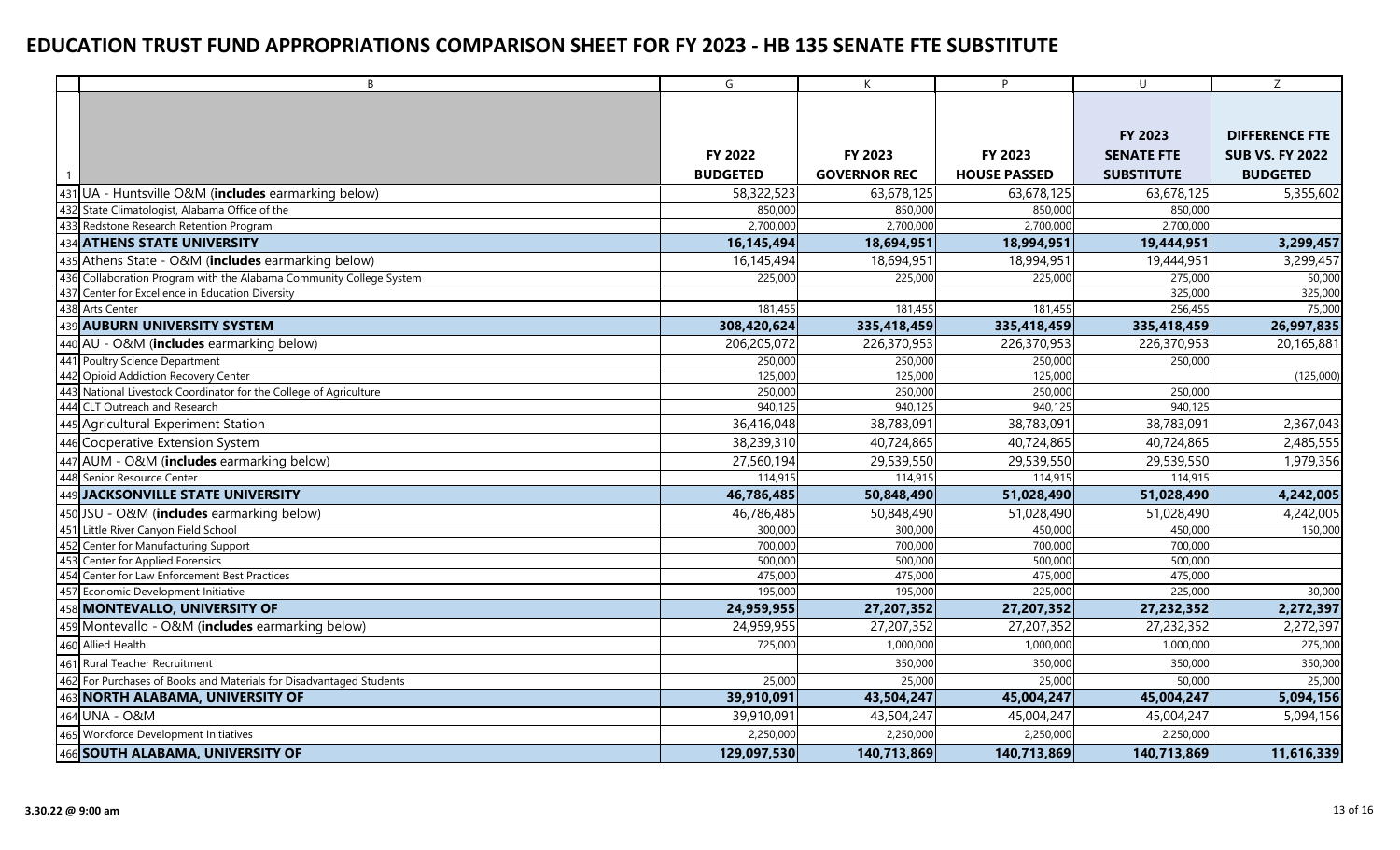| B                                                                              | $\overline{\mathsf{G}}$ | $\mathsf{K}$        | P.                  | $\cup$            | $\overline{Z}$         |
|--------------------------------------------------------------------------------|-------------------------|---------------------|---------------------|-------------------|------------------------|
|                                                                                |                         |                     |                     |                   |                        |
|                                                                                |                         |                     |                     |                   |                        |
|                                                                                |                         |                     |                     | FY 2023           | <b>DIFFERENCE FTE</b>  |
|                                                                                | FY 2022                 | FY 2023             | FY 2023             | <b>SENATE FTE</b> | <b>SUB VS. FY 2022</b> |
|                                                                                | <b>BUDGETED</b>         | <b>GOVERNOR REC</b> | <b>HOUSE PASSED</b> | <b>SUBSTITUTE</b> | <b>BUDGETED</b>        |
| 467 USA - O&M (includes earmarking below)                                      | 129,097,530             | 140,713,869         | 140,713,869         | 140,713,869       | 11,616,339             |
| 468 Banking School                                                             | 50,000                  |                     |                     |                   | (50,000)               |
| 469 TROY UNIVERSITY SYSTEM                                                     | 61,877,662              | 67,798,640          | 67,798,640          | 68,023,640        | 6,145,978              |
| 470 Troy - O&M (includes earmarking below)                                     | 61,877,662              | 67,798,640          | 67,798,640          | 68,023,640        | 6,145,978              |
| 471 Sign Language Interpretive Center                                          | 325,000                 | 325,000             | 325,000             | 450,000           | 125,000                |
| 472 Dothan Pre-K Teacher Training Center                                       | 350,000                 | 350,000             | 350,000             | 450,000           | 100,000                |
| 473 WEST ALABAMA, UNIVERSITY OF                                                | 21,615,195              | 25,656,648          | 25,656,648          | 25,656,648        | 4,041,453              |
| 474 West Alabama - O&M (includes earmarking below)                             | 21,615,195              | 25,656,648          | 25,656,648          | 25,656,648        | 4,041,453              |
| 475 National Young Farmers                                                     | 50,000                  | 50,000              | 50,000              | 50,000            |                        |
| 476 Black Belt STEM                                                            |                         | 550,000             | 550,000             | 550,000           | 550,000                |
| 477 Women's Hall of Fame                                                       |                         | 10,000              | 10,000              | 10,000            | 10,000                 |
| 478 Rural Workforce Development                                                | 400,000                 | 400,000             | 400,000             | 400,000           |                        |
| 479 Blackbelt Teaching Initiative                                              | 450,000                 | 610,000             | 610,000             | 610,000           | 160,000                |
| 480 WEST ALABAMA, UNIVERSITY OF - STILLMAN COLLEGE                             | 100,000                 | 100,000             | 100,000             | 100,000           |                        |
| <b>SUBTOTAL - COLLEGES and UNIVERSITIES</b><br>481                             | 1,330,709,121           | 1,445,687,271       | 1,447,667,271       | 1,448,868,005     | 118,158,884            |
| 482                                                                            |                         |                     |                     |                   |                        |
| 483 SUBTOTAL - LEGISLATIVE, EXECUTIVE, COLLEGES and UNIVERSITIES               | 7,550,606,211           | 8,061,382,672       | 8,061,552,033       | 8,143,198,392     | 592,592,181            |
| 484                                                                            |                         |                     |                     |                   |                        |
| 485 OTHER                                                                      |                         |                     |                     |                   |                        |
| 486 ALABAMA INNOVATION FUND                                                    | 12,420,133              | 32,420,133          | 32,420,133          | 33,420,133        | 21,000,000             |
| 487 Alabama Innovation Fund (includes earmarking below)                        | 12,420,133              | 32,420,133          | 32,420,133          | 33,420,133        | 21,000,000             |
| 488 Alabama Innovation Corporation                                             | 4,000,000               | 24,000,000          | 24,000,000          | 25,000,000        | 21,000,000             |
| 489<br>Small Business Innovation Research and Small Business Technology grants | 5,000,000               | 5,000,000           | 5,000,000           | 5,000,000         |                        |
| 490 Neurological Research Project                                              | 1,000,000               | 1,000,000           | 1,000,000           | 1,000,000         |                        |
| 491 Southern Research Institute                                                | 1,000,000               | 1,000,000           | 1,000,000           | 1,000,000         |                        |
| 492 Hudson Alpha Institute for Biotechnology                                   | 1,000,000               | 1,000,000           | 1,000,000           | 1,000,000         |                        |
| 493 DEAF AND BLIND, ALABAMA INSTITUTE FOR                                      | 63,718,172              | 66,347,128          | 66,347,128          | 69,647,128        | 5,928,956              |
| 494 Adult Programs (includes earmarking below)                                 | 15,925,467              | 16,451,811          | 16,451,811          | 17,270,098        | 1,344,631              |
| 495 Birmingham Regional Office                                                 | 10,000                  | 10,000              | 10,000              | 10,000            |                        |
| 496 Children and Youth Programs                                                | 37,619,157              | 39,273,231          | 39,273,231          | 41,226,619        | 3,607,462              |
| 497 Industries for the Blind                                                   | 10,173,548              | 10,622,086          | 10,622,086          | 11,150,411        | 976,863                |
| 498 TREASURY - PACT PAYMENT (Higher Ed)                                        | 17,699,880              |                     |                     |                   | (17,699,880)           |
| 499 TREASURY - PACT PAYMENT (Other)                                            | 14,481,720              |                     |                     |                   | (14, 481, 720)         |
| 500 CAPITAL PROJECT COSTS                                                      |                         | 125,000,000         |                     |                   |                        |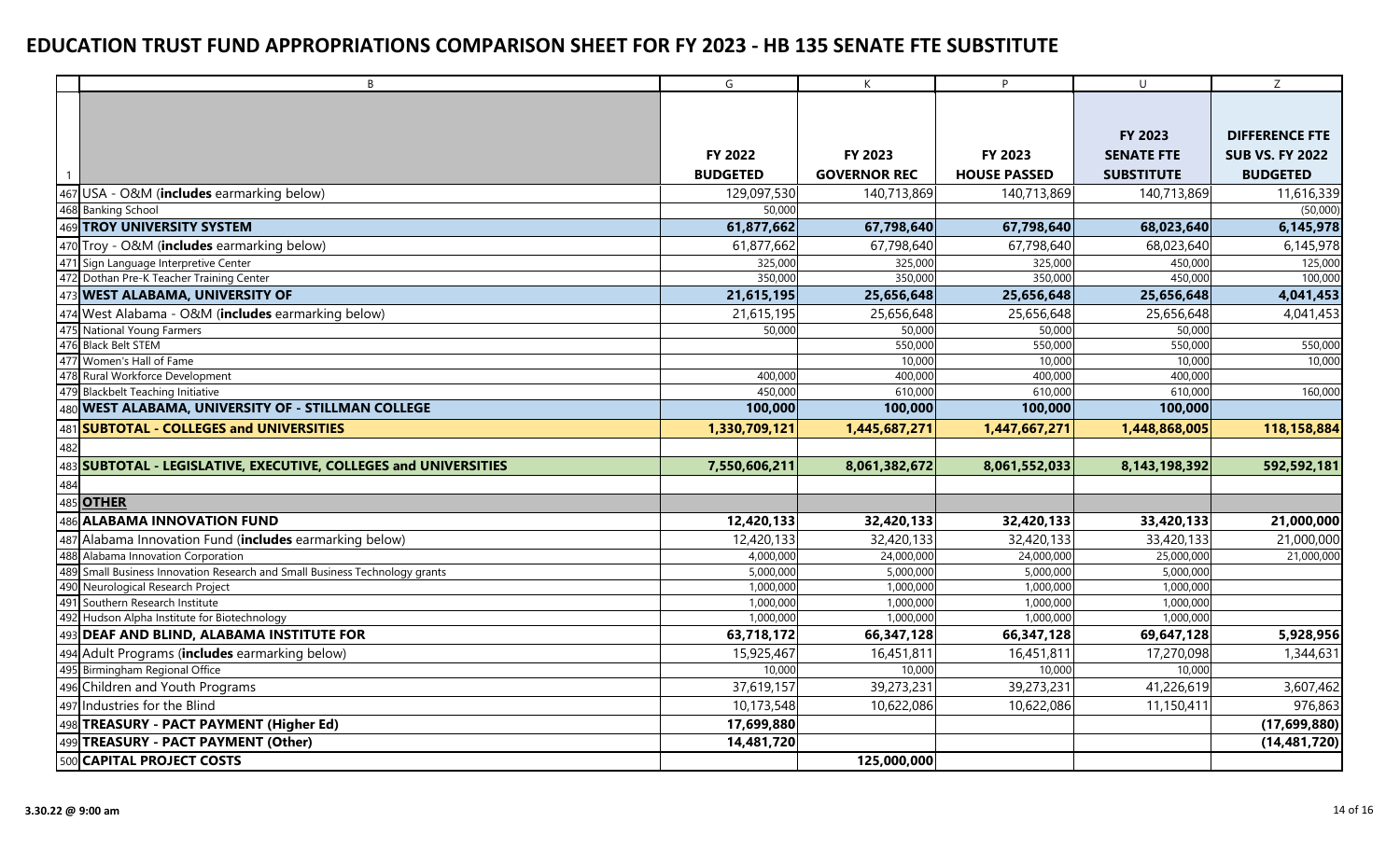|     | B                                                                        | G               | K                   | P                   | $\cup$            | Z                      |
|-----|--------------------------------------------------------------------------|-----------------|---------------------|---------------------|-------------------|------------------------|
|     |                                                                          |                 |                     |                     |                   |                        |
|     |                                                                          |                 |                     |                     |                   |                        |
|     |                                                                          |                 |                     |                     | FY 2023           | <b>DIFFERENCE FTE</b>  |
|     |                                                                          | FY 2022         | FY 2023             | FY 2023             | <b>SENATE FTE</b> | <b>SUB VS. FY 2022</b> |
|     |                                                                          | <b>BUDGETED</b> | <b>GOVERNOR REC</b> | <b>HOUSE PASSED</b> | <b>SUBSTITUTE</b> | <b>BUDGETED</b>        |
|     | 504 TOTAL ETF APPROPRIATIONS ACT                                         | 7,658,926,116   | 8,285,149,933       | 8,160,319,294       | 8,246,265,653     | 587,339,537            |
| 506 | <b>PRIVATE SCHOOLS (SEPARATE BILLS):</b>                                 |                 |                     |                     |                   |                        |
|     |                                                                          |                 |                     |                     |                   |                        |
|     | 507 SOUTHERN PREPARATORY ACADEMY (FORMERLY KNOWN AS LYMAN WARD) (HB 141) | 389,327         | 389,327             | 389,327             | 389,327           |                        |
|     | 508 TALLADEGA COLLEGE (HB 142)                                           | 1,003,976       | 1,069,234           | 1,069,234           | 1,069,234         | 65,258                 |
|     | 510 TOTAL PRIVATE SCHOOLS                                                | 1,393,303       | 1,458,561           | 1,458,561           | 1,458,561         | 65,258                 |
| 511 |                                                                          |                 |                     |                     |                   |                        |
|     | 512 STATE-RELATED SCHOOL (SEPARATE BILL):                                |                 |                     |                     |                   |                        |
|     | 513 TUSKEGEE UNIVERSITY (HB 140)                                         | 12,257,156      | 13,151,435          | 13,151,435          | 13,151,435        | 894,279                |
|     | 514 Agricultural research and extension service                          | 2,000,000       | 2,000,000           | 2,000,000           | 2,000,000         |                        |
|     | 515 TOTAL STATE-RELATED SCHOOL                                           | 12,257,156      | 13,151,435          | 13,151,435          | 13, 151, 435      | 894,279                |
| 516 |                                                                          |                 |                     |                     |                   |                        |
|     | 517 TOTAL K12, HIGHER ED, and OTHER                                      | 7,672,576,575   | 8,299,759,929       | 8,174,929,290       | 8,260,875,649     | 588,299,074            |
| 518 |                                                                          |                 |                     |                     |                   |                        |
|     | 519 SUMMARY                                                              |                 |                     |                     |                   |                        |
|     | 520 ETF APPRO. (BUDGET BILL)                                             | 7,658,926,116   | 8,285,149,933       | 8,160,319,294       | 8,246,265,653     | 587,339,537            |
|     | 521 ETF APPRO. (PRIVATE SCHOOLS)                                         | 1,393,303       | 1,458,561           | 1,458,561           | 1,458,561         | 65,258                 |
|     | 522 ETF APPRO. (STATE RELATED SCHOOL)                                    | 12,257,156      | 13,151,435          | 13,151,435          | 13,151,435        | 894,279                |
|     | 523 <b>GRAND TOTAL ETF</b>                                               | 7,672,576,575   | 8,299,759,929       | 8,174,929,290       | 8,260,875,649     | 588,299,074            |
| 524 |                                                                          |                 |                     |                     |                   |                        |
|     | 525 <b>SPLIT</b> $($):$                                                  |                 |                     |                     |                   |                        |
|     | $526$ K-12                                                               | 5,255,917,289   | 5,662,138,177       | 5,561,103,947       | 5,626,515,769     | 370,598,480            |
|     | 527 HIGHER ED                                                            | 1,957,095,794   | 2,132,295,081       | 2,106,279,051       | 2,116,405,588     | 159,309,794            |
|     | 528 OTHER                                                                | 459,563,492     | 505,326,671         | 507,546,292         | 517,954,292       | 58,390,800             |
|     | 529 <b>TOTAL</b>                                                         | 7,672,576,575   | 8,299,759,929       | 8,174,929,290       | 8,260,875,649     | 588,299,074            |
|     | 530 <b>SPLIT (%):</b>                                                    |                 |                     |                     |                   |                        |
|     | $531K-12$                                                                | 68.50%          | 68.22%              | 68.03%              | 68.11%            | $-0.39%$               |
|     | 532 HIGHER ED                                                            | 25.51%          | 25.69%              | 25.77%              | 25.62%            | 0.11%                  |
|     | 533 OTHER                                                                | 5.99%           | 6.09%               | 6.21%               | 6.27%             | 0.28%                  |
| 534 |                                                                          |                 |                     |                     |                   |                        |
|     | 535 K-12                                                                 | 72.87%          | 72.64%              | 72.53%              | 72.67%            | $-0.20%$               |